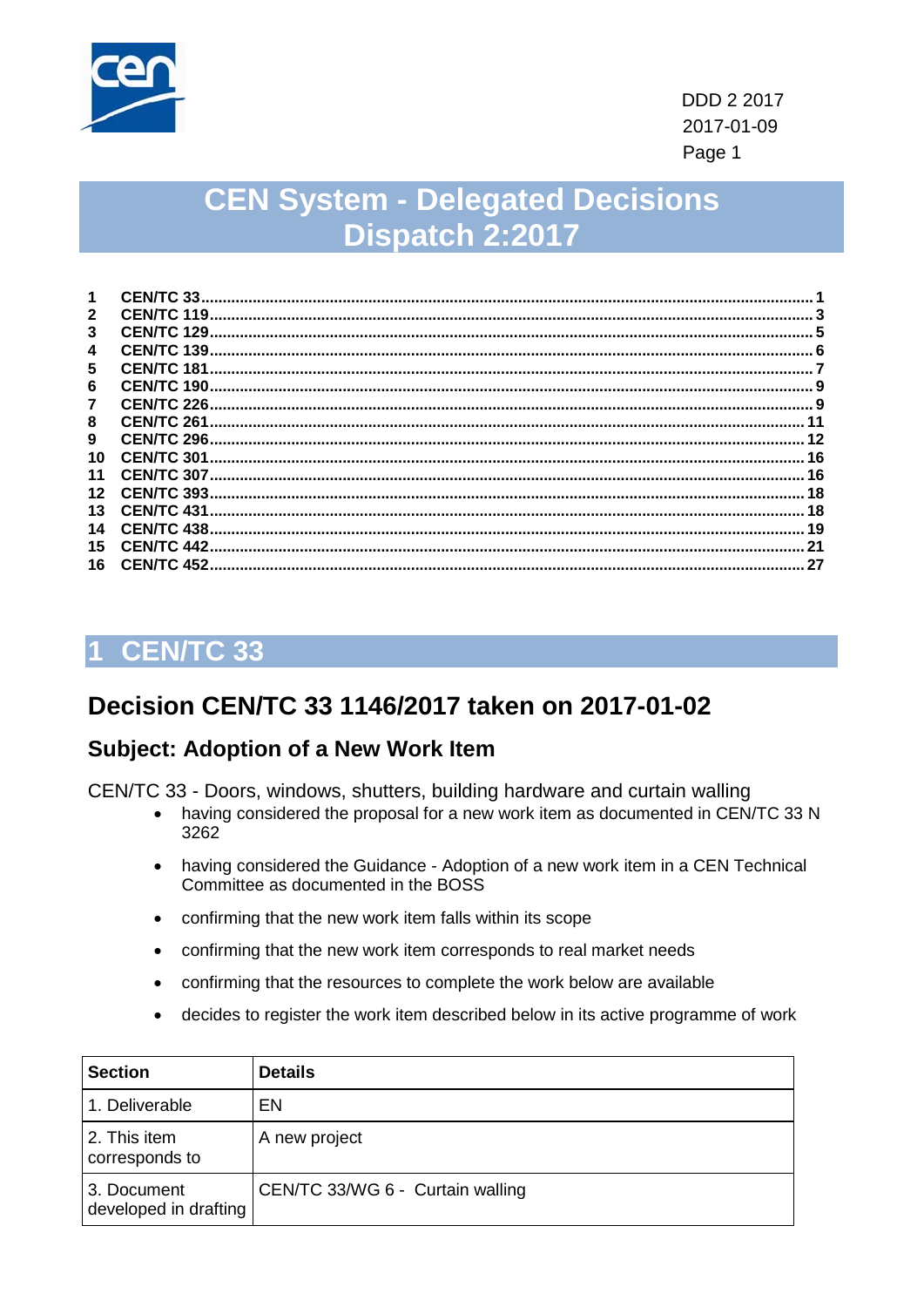DDD 2 2017 Page 2

| body                                                                |                                                                                                                                                                                                                                                                                                |
|---------------------------------------------------------------------|------------------------------------------------------------------------------------------------------------------------------------------------------------------------------------------------------------------------------------------------------------------------------------------------|
| 4. Title                                                            | Bonded Glazing for doors, windows and curtain walling â.<br>verification of mechanical performance of bonding on aluminium and<br>steel surfaces (prEN 16759)                                                                                                                                  |
| 5. Scope                                                            | The proposed deliverable specifies the method to be used to verify<br>the mechanical performance of the bonded glazing for doors,<br>windows and curtain walling (see examples in Annex A) and its<br>durability. The bonding covered is only that between the glass and the<br>metal surface. |
| 6. Environmental<br>aspects                                         | Other: not relevant                                                                                                                                                                                                                                                                            |
| 7. How do you plan<br>to address these<br>environmental<br>aspects? | Other: not relevant                                                                                                                                                                                                                                                                            |
| 8. Vienna<br>Agreement                                              | No or expected CEN lead                                                                                                                                                                                                                                                                        |
| 9. The project is<br>linked to                                      | No document from another organization                                                                                                                                                                                                                                                          |
| 10. Track                                                           | Enquiry + Formal Vote (ENQ+FV)                                                                                                                                                                                                                                                                 |
| 11. Related<br>mandate(s)                                           | Yes                                                                                                                                                                                                                                                                                            |
| 12. Related<br>directive(s)                                         | Yes<br>Directive reference   For citation in Official journal<br>305/2011   Yes                                                                                                                                                                                                                |
| 13. Commitment                                                      | The following CEN members (at least five) are committed to<br>participate in the development of the project:<br><b>SIS</b><br><b>UNI</b><br><b>DIN</b><br><b>NBN</b><br><b>DS</b>                                                                                                              |
| 14. The decision<br>was taken by                                    | Weighted vote and simple majority<br>Percentage of positive weighted votes (min. 71% before 2017-01-01,<br>min. 65% from 2017-01-01):93<br>Number of positive votes: 13<br>Number of negative votes: 1<br>Number of abstentions: 8                                                             |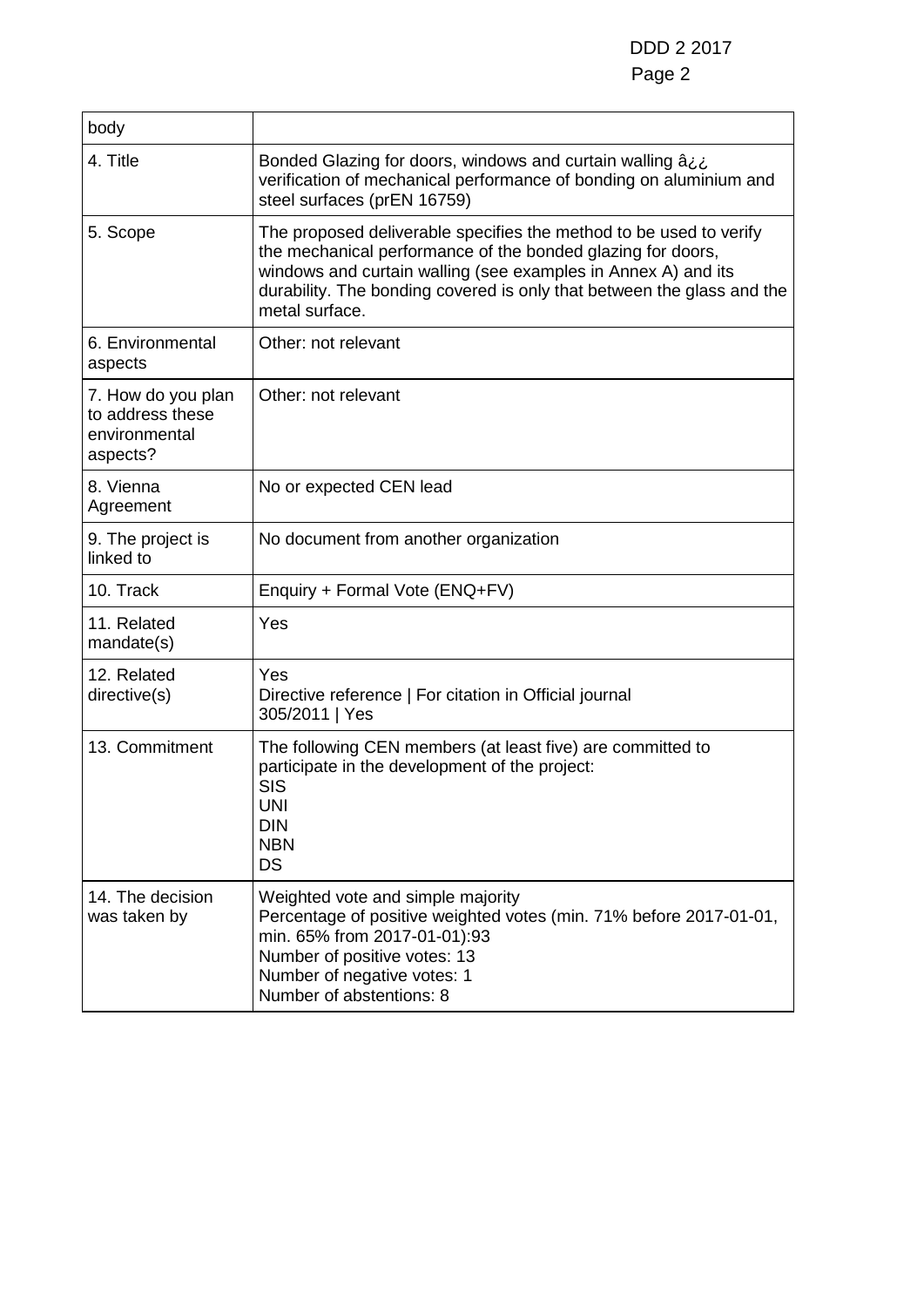## <span id="page-2-0"></span>**DECISION 2016/03 taken by CEN/TC 119 on 2016-11-16**

#### **Subject: 3 year time-frame for the development of ENs, TRs and TSs – 9 month Tolerance Request**

CEN/TC 119 "Intermodal loading units and cargo securing"

- considering Resolution BT 34/2002 by which BT decided that any work item to result in an EN, registered after 2002-10-31, shall normally result in an EN after 3 years and set maximum times between well identified stages, as well as Resolution BT 42/2003 deciding on variant timeframes;
- considering Resolution BT 42/2008 allowing the CEN/TCs, for well identified and justified reasons, to claim *one* tolerance of *9 months,* applicable to the target dates for submission of a draft to CCMC (or ISO/CS in case of Vienna Agreement – CEN Lead) for the relevant procedure(s) (i.e. CEN Enquiry and/or Formal Vote, UAP, TCA);
- considering that for work item *00119042 "Swap bodies - Tarpaulins - Part 1: Minimum requirements",* it proves impossible to provide a draft for *CEN Enquiry* by *2017-03-08*;
- claims a tolerance of *9* months (i.e. a postponement of 9 months of the deadlines for all the stages not yet reached) for the following reasons: *Due to the restructuring of CEN TC119 the new WG06 was not able to start the project work in time*;
- confirms that a draft will be sent to CCMC (or ISO/CS in case of Vienna Agreement CEN Lead) for submission to *CEN Enquiry* by *2017-12-07* at the latest.

The decision was taken in the CEN TC119 meeting by *4* positive votes, *0* negative votes and *0* abstentions.

## **DECISION 2016/03 taken by CEN/TC 119 on 2016-11-16**

#### **Subject: 3 year time-frame for the development of ENs, TRs and TSs – 9 month Tolerance Request**

CEN/TC 119 "Intermodal loading units and cargo securing"

- considering Resolution BT 34/2002 by which BT decided that any work item to result in an EN, registered after 2002-10-31, shall normally result in an EN after 3 years and set maximum times between well identified stages, as well as Resolution BT 42/2003 deciding on variant timeframes;
- considering Resolution BT 42/2008 allowing the CEN/TCs, for well identified and justified reasons, to claim *one* tolerance of *9 months,* applicable to the target dates for submission of a draft to CCMC (or ISO/CS in case of Vienna Agreement – CEN Lead) for the relevant procedure(s) (i.e. CEN Enquiry and/or Formal Vote, UAP, TCA);
- considering that for work item *00119043 " Swap bodies - Tarpaulins - Part 2: Minimum requirements for combined transport ",* it proves impossible to provide a draft for *CEN*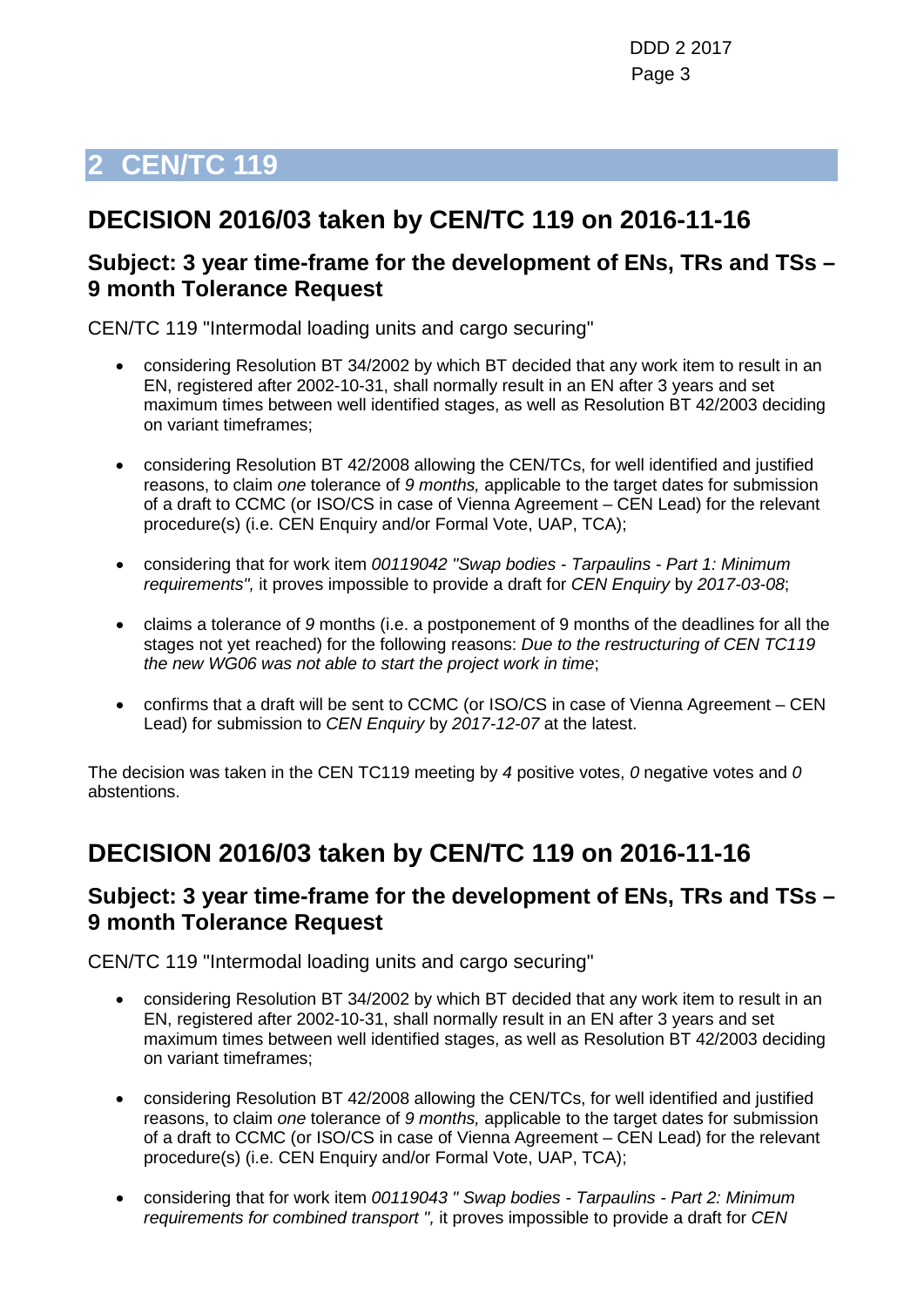#### *Enquiry* by *2017-03-08*;

- claims a tolerance of *9* months (i.e. a postponement of 9 months of the deadlines for all the stages not yet reached) for the following reasons: *Due to the restructuring of CEN TC119 the new WG06 was not able to start the project work in time*;
- confirms that a draft will be sent to CCMC (or ISO/CS in case of Vienna Agreement CEN Lead) for submission to *CEN Enquiry* by *2017-12-07* at the latest.

The decision was taken in the CEN TC119 meeting by *4* positive votes, *0* negative votes and *0* abstentions.

## **DECISION 2016/03 taken by CEN/TC 119 on 2016-11-16**

#### **Subject: 3 year time-frame for the development of ENs, TRs and TSs – 9 month Tolerance Request**

CEN/TC 119 "Intermodal loading units and cargo securing"

- considering Resolution BT 34/2002 by which BT decided that any work item to result in an EN, registered after 2002-10-31, shall normally result in an EN after 3 years and set maximum times between well identified stages, as well as Resolution BT 42/2003 deciding on variant timeframes;
- considering Resolution BT 42/2008 allowing the CEN/TCs, for well identified and justified reasons, to claim *one* tolerance of *9 months,* applicable to the target dates for submission of a draft to CCMC (or ISO/CS in case of Vienna Agreement – CEN Lead) for the relevant procedure(s) (i.e. CEN Enquiry and/or Formal Vote, UAP, TCA);
- considering that for work item *00119044 " Intermodal loading units – 45 foot pallet wide ",* it proves impossible to provide a draft for *CEN Enquiry* by *2017-03-08*;
- claims a tolerance of *9* months (i.e. a postponement of 9 months of the deadlines for all the stages not yet reached) for the following reasons: *Due to the restructuring of CEN TC119 the new WG06 was not able to start the project work in time*;
- confirms that a draft will be sent to CCMC (or ISO/CS in case of Vienna Agreement CEN Lead) for submission to *CEN Enquiry* by *2017-12-07* at the latest.

The decision was taken in the CEN TC119 meeting by *4* positive votes, *0* negative votes and *0* abstentions.

## **DECISION 2016/03 taken by CEN/TC 119 on 2016-11-16**

### **Subject: 3 year time-frame for the development of ENs, TRs and TSs – 9 month Tolerance Request**

CEN/TC 119 "Intermodal loading units and cargo securing"

• considering Resolution BT 34/2002 by which BT decided that any work item to result in an EN, registered after 2002-10-31, shall normally result in an EN after 3 years and set maximum times between well identified stages, as well as Resolution BT 42/2003 deciding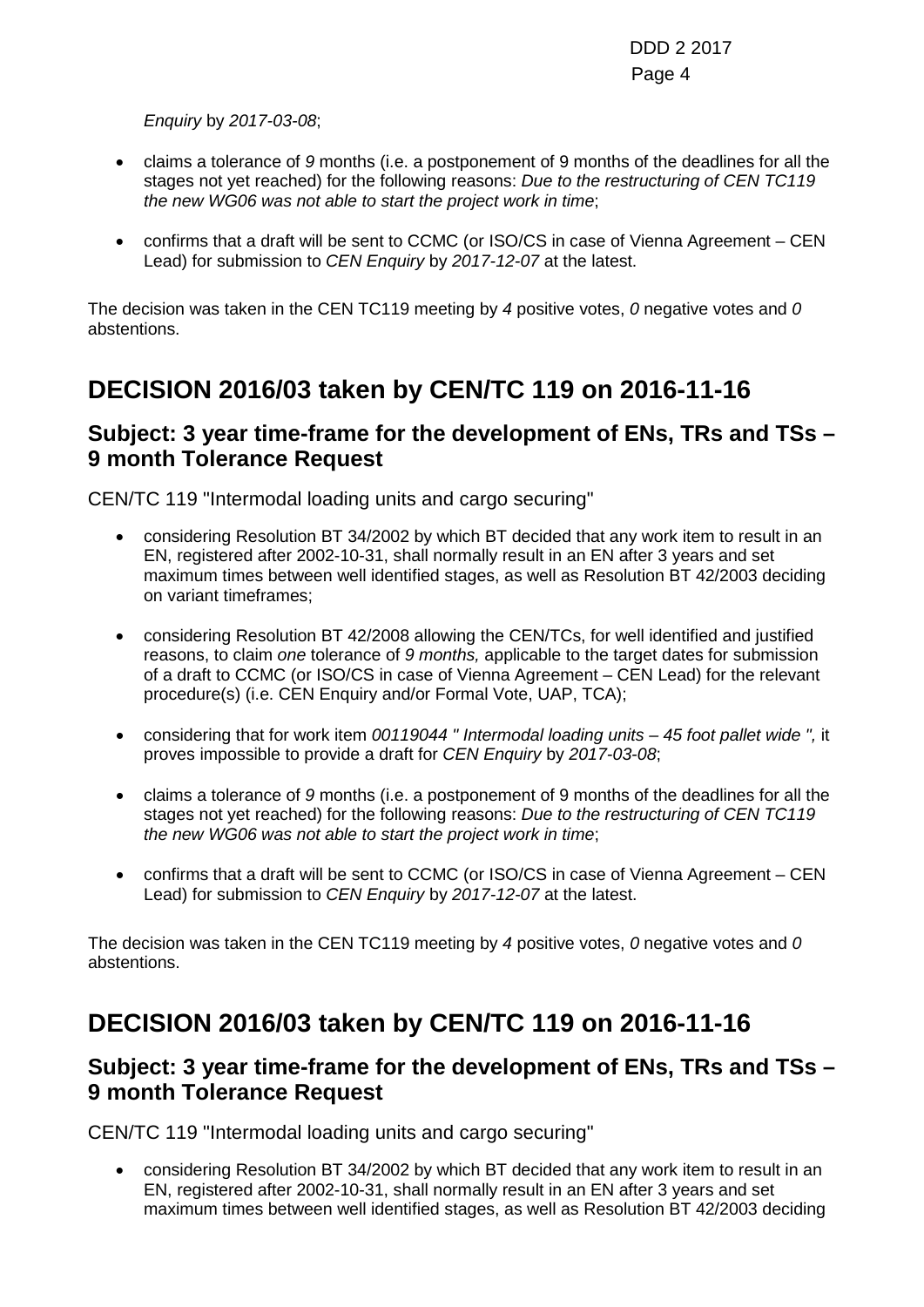on variant timeframes;

- considering Resolution BT 42/2008 allowing the CEN/TCs, for well identified and justified reasons, to claim *one* tolerance of *9 months,* applicable to the target dates for submission of a draft to CCMC (or ISO/CS in case of Vienna Agreement – CEN Lead) for the relevant procedure(s) (i.e. CEN Enquiry and/or Formal Vote, UAP, TCA);
- considering that for work item *00119045 " Swap bodies - Tarpaulins - Part 3: Minimum requirements for road transport",* it proves impossible to provide a draft for *CEN Enquiry* by *2017-03-13*;
- claims a tolerance of *9* months (i.e. a postponement of 9 months of the deadlines for all the stages not yet reached) for the following reasons: *Due to the restructuring of CEN TC119 the new WG06 was not able to start the project work in time*;
- confirms that a draft will be sent to CCMC (or ISO/CS in case of Vienna Agreement CEN Lead) for submission to *CEN Enquiry* by *2017-12-07* at the latest.

The decision was taken in the CEN TC119 meeting by *4* positive votes, *0* negative votes and *0* abstentions.

## <span id="page-4-0"></span>**3 CEN/TC 129**

### **DECISION 516 (CENTC 129 N 1230) taken by CEN/TC 129 on 2016-12-21**

### **Subject: 3 year time-frame for the development of ENs, TRs and TSs – 9 month Tolerance Request**

CEN/TC 129 "Glass in Building"

- considering Resolution BT 34/2002 by which BT decided that any work item to result in an EN, registered after 2002-10-31, shall normally result in an EN after 3 years and set maximum times between well identified stages, as well as Resolution BT 42/2003 deciding on variant timeframes;
- considering Resolution BT 42/2008 allowing the CEN/TCs, for well identified and justified reasons, to claim *one* tolerance of *9 months,* applicable to the target dates for submission of a draft to CCMC (or ISO/CS in case of Vienna Agreement – CEN Lead) for the relevant procedure(s) (i.e. CEN Enquiry and/or Formal Vote, UAP, TCA);

considering that for :

work item 00129209 - Glass in Building Insulating Glass units – part 1 – Generalities, system description, rules for substitution, tolerances and visual quality

work item 00129210 - Glass in Building Insulating Glass units – part 2 – Long term test method and requirements for moisture penetration

work item 00129206 - Glass in Building Insulating Glass units – part 3 – Long term test method and requirements for gas leakage rate and for gas concentration tolerances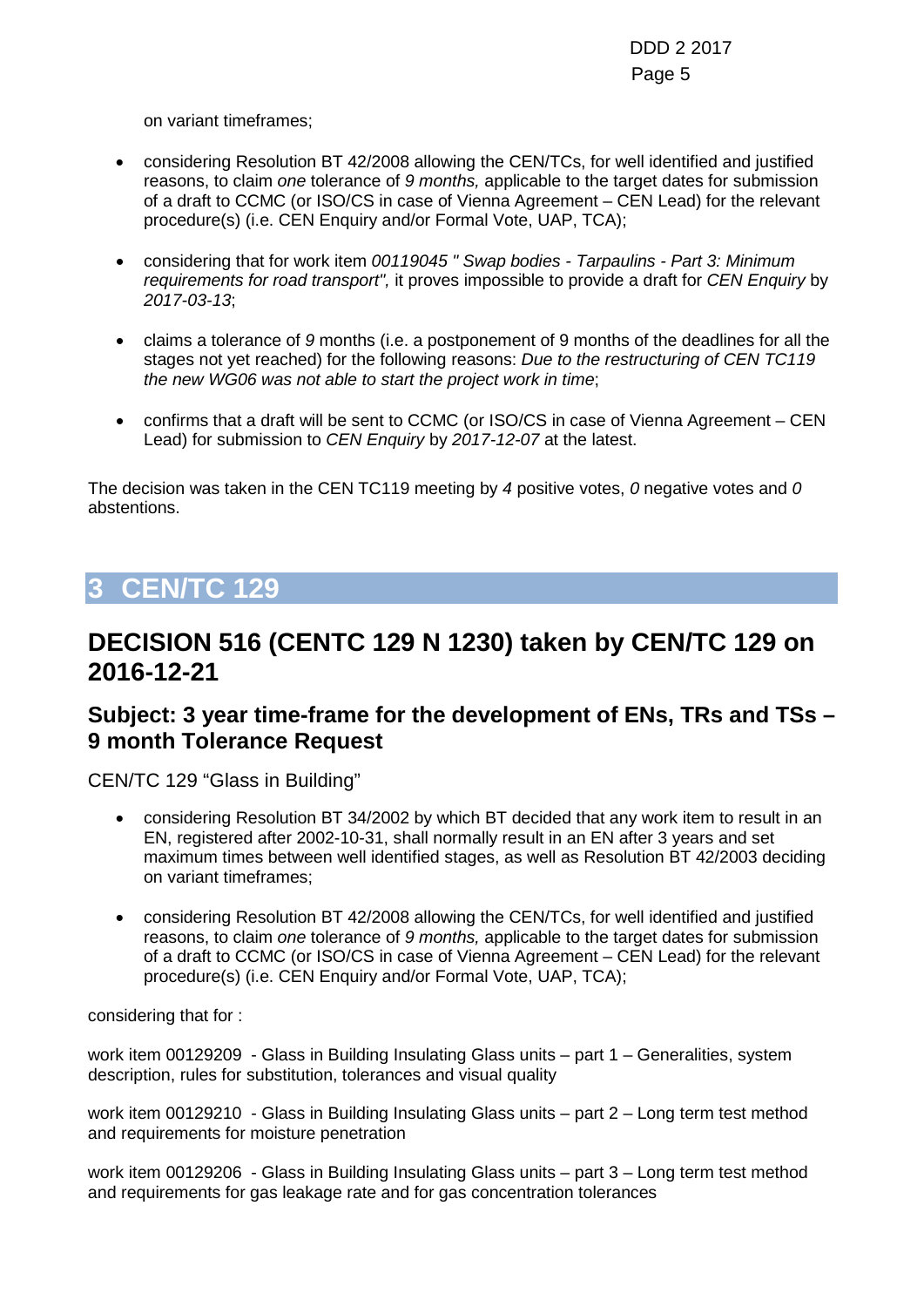work item 00129207 - Glass in Building Insulating Glass units – part 4 – Methods of test for the physical attributes of edge seal components and inserts

work item 00129208 - Glass in Building Insulating Glass units – part 5 – Evaluation of conformity

work item 00129205 - Glass in Building Insulating Glass units – part 6 – Factory production control and periodic tests,

it proves impossible to provide a draft for formal vote by 2017-02-04;

- claims a tolerance of 9 months (i.e. postponement of 9 months of the deadlines for all the stages not yet reached) for the following reasons : the six revised parts are ready for formal vote but the WG4 need 1 or 2 months to get the agreement of the TC 129 and to modify the figures accordingly to the revision;
- confirms that a draft will be sent to CCMC (or ISO/CS in case of Vienna Agreement CEN Lead) for submission to by 2017-11-04 at the latest.

The decision was taken by unanimity

Number of positive votes : 19 : Austria (ASI) – Belgium (NBN – Coatia (HZN) – Czech Republic (UNMZ) – Denmark (DS) – Finland (SFS) – France (AFNOR) – Germany (DIN) – Greece (NQIS ELOT) – Ireland (NSAI) – Italy (UNI) – Lithuania (LST) – Netherlands (NEN) – Norway (SN) – Portugal (IPQ – Romania (ASRO) – Spain (AENOR) – Sweden (SIS) – United Kingdom (BSI)

Number of negative votes : 0 - Number of abstentions :

## <span id="page-5-0"></span>**4 CEN/TC 139**

### **DECISION 15/2016 taken by CEN/TC 139 on 2016-12-20 per correspondence.**

#### **Subject: CEN/TC 139 - Appointment of the Convenor of Working Group 9**

CEN/TC 139, Paints and varnishes

- considering the CEN/CENELEC Internal Regulations Part 2, clause 3.4.2 and BT Decision C24/2012, which lay down the rules for the appointment and responsibilities of a Working Group Convenor;
- noting the nomination as evaluated by the Technical Committee Secretariat;
- noting the commitment of the applicant to his responsibilities and duties;
- noting the commitment of the professional standardization support from BSI;

decides to appoint *Pascal Nicolas* as Convenor of Working Group 9, *Testing of coil coated metals,*  for a period of 6 years starting on *2016-12-21*.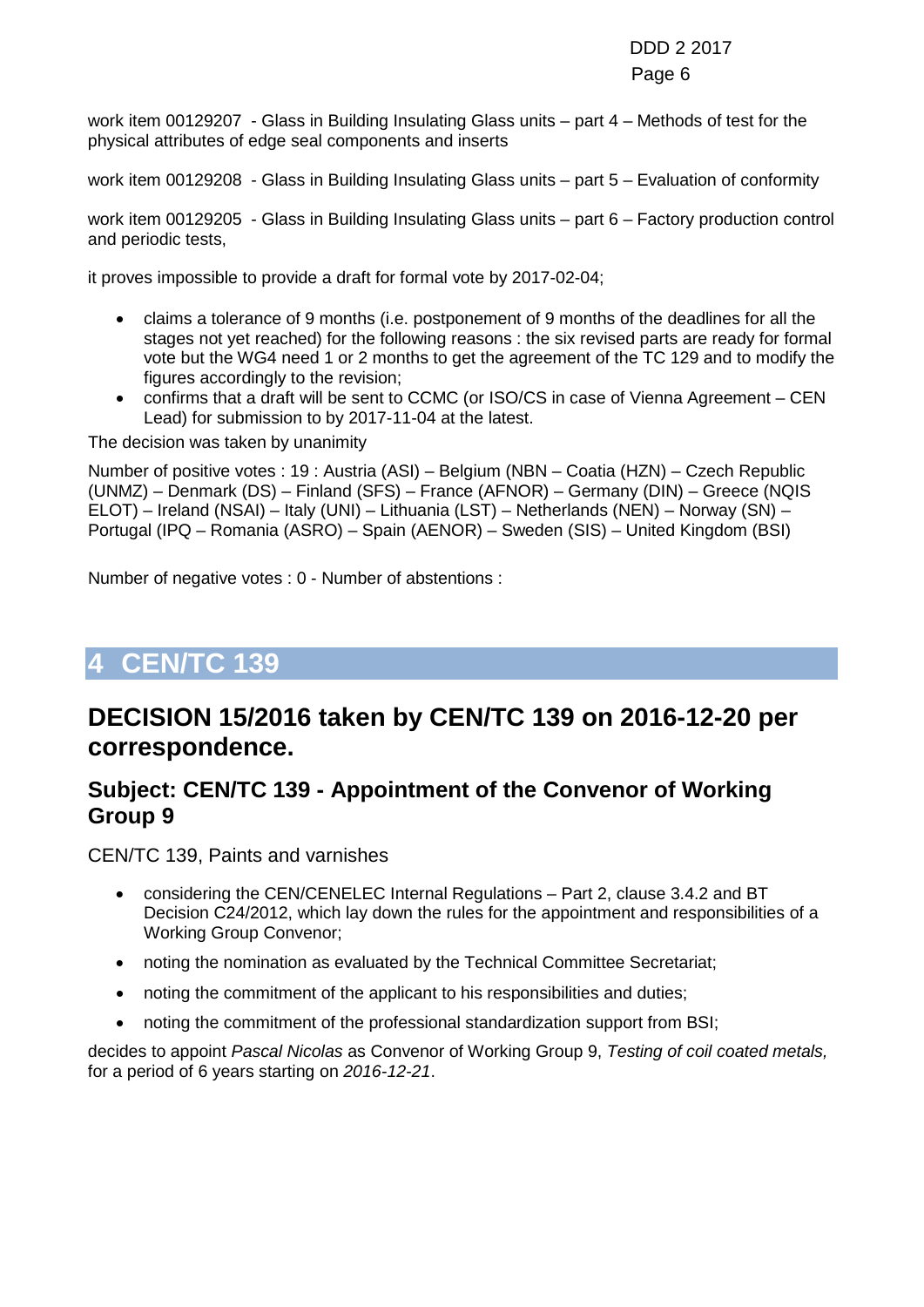## <span id="page-6-0"></span>**Decision CEN/TC 181 C06/2016 taken on 2016-12-31**

#### **Subject: Adoption of a New Work Item**

CEN/TC 181 Dedicated liquefied petroleum gas appliances

- having considered the proposal for a new work item as documented in CEN/TC 181 N 1388
- having considered the Guidance Adoption of a new work item in a CEN Technical Committee as documented in the BOSS
- confirming that the new work item falls within its scope
- confirming that the new work item corresponds to real market needs
- confirming that the resources to complete the work below are available
- decides to register the work item described below in its active programme of work

| <b>Section</b>                               | <b>Details</b>                                                                                                                                                                                                                                                                                                                                                                                                                                                                                                                                                                                                                                                                                                                                                                                                                                                                                                                                                                                                                                                                                                              |
|----------------------------------------------|-----------------------------------------------------------------------------------------------------------------------------------------------------------------------------------------------------------------------------------------------------------------------------------------------------------------------------------------------------------------------------------------------------------------------------------------------------------------------------------------------------------------------------------------------------------------------------------------------------------------------------------------------------------------------------------------------------------------------------------------------------------------------------------------------------------------------------------------------------------------------------------------------------------------------------------------------------------------------------------------------------------------------------------------------------------------------------------------------------------------------------|
| 1. Deliverable                               | EN                                                                                                                                                                                                                                                                                                                                                                                                                                                                                                                                                                                                                                                                                                                                                                                                                                                                                                                                                                                                                                                                                                                          |
| 2. This item<br>corresponds to               | The revision of an EN<br>EN 16129:2013                                                                                                                                                                                                                                                                                                                                                                                                                                                                                                                                                                                                                                                                                                                                                                                                                                                                                                                                                                                                                                                                                      |
| 3. Document<br>developed in drafting<br>body | CEN/TC 181/WG 3 - Accessories for LPG appliances supply                                                                                                                                                                                                                                                                                                                                                                                                                                                                                                                                                                                                                                                                                                                                                                                                                                                                                                                                                                                                                                                                     |
| 4. Title                                     | Pressure regulators, automatic change-over devices, having a<br>maximum regulated pressure of 4 bar, with a maximum capacity of<br>150 kg/h, associated safety devices and adaptors for butane,<br>propane, and their mixtures                                                                                                                                                                                                                                                                                                                                                                                                                                                                                                                                                                                                                                                                                                                                                                                                                                                                                              |
| 5. Scope                                     | This European Standard defines the constructional and operational<br>characteristics, the safety requirements, test methods and the<br>marking of regulators and automatic change-over devices having a<br>maximum regulated pressure of 4 bar, with a maximum capacity of<br>150 kg/h, for use with butane, propane and their mixtures in the<br>vapour phase.<br>This European Standard also applies to the safety devices which are<br>included within regulating devices covered by this standard. The<br>characteristics of these safety devices are given in Annexes A and B.<br>This European Standard also includes the requirements for:<br>-adaptors for connecting to self closing valves;<br>- auxiliary safety devices.<br>For the purpose of this European Standard:<br>- regulators and automatic change-over devices are referred to as<br>"regulating devices";<br>- regulators, automatic change-over devices and adaptors are<br>referred to as " devices & quot;.<br>The requirements apply to devices used in locations where the<br>temperature likely to be reached during use is between -20 °C and |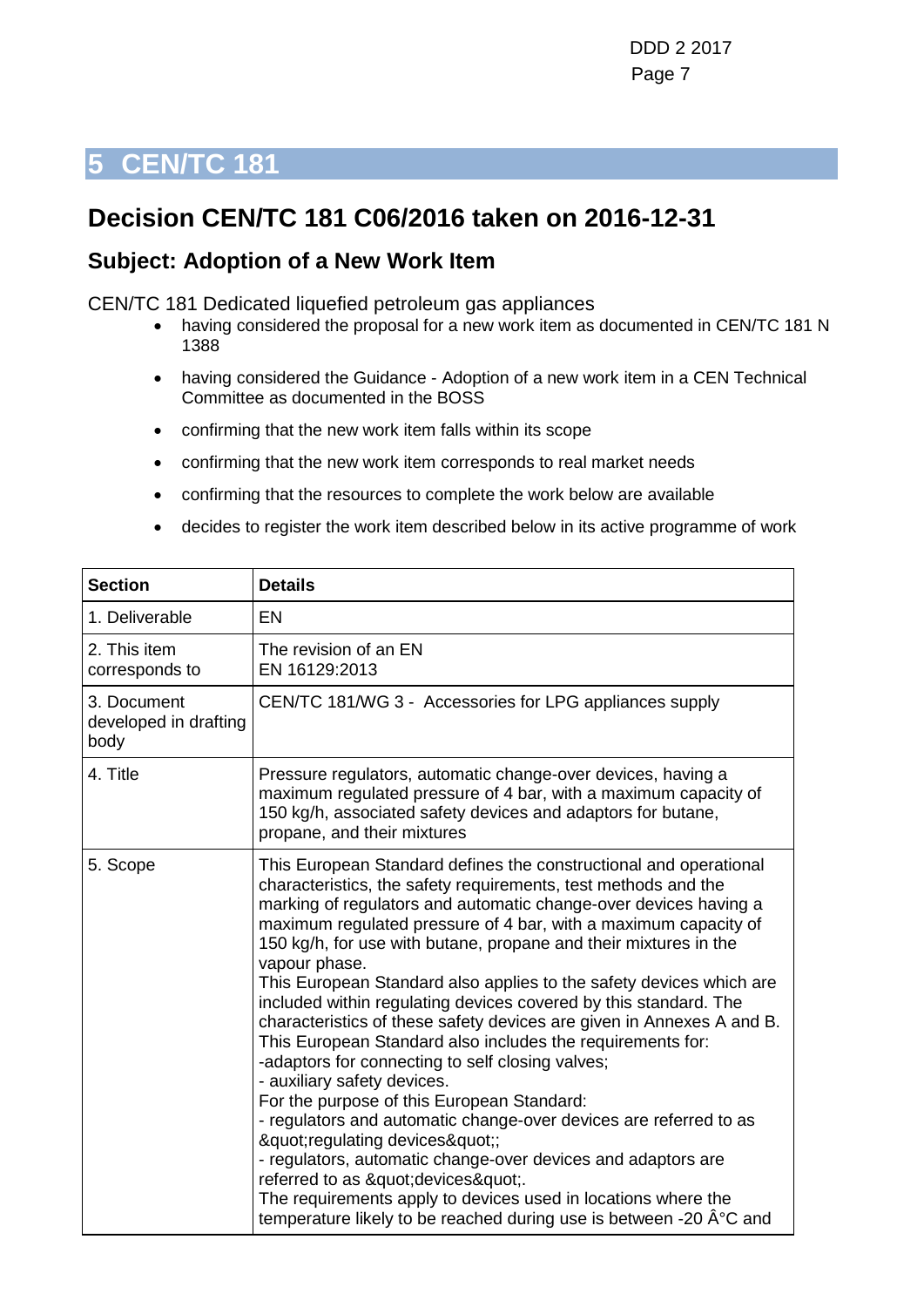|                                                                     | +50 $A^{\circ}$ C. Additional requirements for devices to be used at<br>temperatures below ⿿20 °C are given in Annex C.<br>Additional requirements for regulating devices intended to be used in<br>caravans, motor caravans and freshwater boats are given in Annex D.<br>Additional requirements for regulating devices intended to be used in<br>seawater boats are given in Annex M.<br>For specific use in caravans motor caravans and boats (freshwater<br>and seawater), the automatic change over device function may also<br>be carried out by an assembly of regulators, forming an<br>"automatic change over device system" as defined in<br>3.1.9.<br>For installation rules of devices and their possible associated safety<br>devices, reference should be made to national regulations in force in<br>the member countries.<br>All connections and the countries in which they are used are given in<br>Annexes G and H.<br>This European Standard defines only specific connections which are<br>not defined in other standards (e.g. EN 15202 for cylinder valve<br>connections). |
|---------------------------------------------------------------------|----------------------------------------------------------------------------------------------------------------------------------------------------------------------------------------------------------------------------------------------------------------------------------------------------------------------------------------------------------------------------------------------------------------------------------------------------------------------------------------------------------------------------------------------------------------------------------------------------------------------------------------------------------------------------------------------------------------------------------------------------------------------------------------------------------------------------------------------------------------------------------------------------------------------------------------------------------------------------------------------------------------------------------------------------------------------------------------------------|
| 6. Environmental<br>aspects                                         | Other: Will be supplied later                                                                                                                                                                                                                                                                                                                                                                                                                                                                                                                                                                                                                                                                                                                                                                                                                                                                                                                                                                                                                                                                      |
| 7. How do you plan<br>to address these<br>environmental<br>aspects? | Other: Will be supplied later                                                                                                                                                                                                                                                                                                                                                                                                                                                                                                                                                                                                                                                                                                                                                                                                                                                                                                                                                                                                                                                                      |
| 8. Vienna<br>Agreement                                              | No or expected CEN lead                                                                                                                                                                                                                                                                                                                                                                                                                                                                                                                                                                                                                                                                                                                                                                                                                                                                                                                                                                                                                                                                            |
| 9. The project is<br>linked to                                      | No document from another organization                                                                                                                                                                                                                                                                                                                                                                                                                                                                                                                                                                                                                                                                                                                                                                                                                                                                                                                                                                                                                                                              |
| 10. Track                                                           | Enquiry + Formal Vote (ENQ+FV)                                                                                                                                                                                                                                                                                                                                                                                                                                                                                                                                                                                                                                                                                                                                                                                                                                                                                                                                                                                                                                                                     |
| 11. Related<br>mandate(s)                                           | Yes<br><b>M/BC/CEN/89/6</b>                                                                                                                                                                                                                                                                                                                                                                                                                                                                                                                                                                                                                                                                                                                                                                                                                                                                                                                                                                                                                                                                        |
| 12. Related<br>directive(s)                                         | Yes<br>Directive reference   For citation in Official journal<br>2009/142/EC   Yes<br>2014/68/EU   Yes                                                                                                                                                                                                                                                                                                                                                                                                                                                                                                                                                                                                                                                                                                                                                                                                                                                                                                                                                                                             |
| 13. Commitment                                                      | The following CEN members (at least five) are committed to<br>participate in the development of the project:<br><b>AFNOR</b><br><b>BSI</b><br><b>DIN</b><br><b>UNE</b><br><b>IPQ</b>                                                                                                                                                                                                                                                                                                                                                                                                                                                                                                                                                                                                                                                                                                                                                                                                                                                                                                               |
| 14. The decision<br>was taken by                                    | Weighted vote and simple majority<br>Percentage of positive weighted votes (min. 71% before 2017-01-01,<br>min. 65% from 2017-01-01):100<br>Number of positive votes: 11<br>Number of negative votes: 0<br>Number of abstentions: 8                                                                                                                                                                                                                                                                                                                                                                                                                                                                                                                                                                                                                                                                                                                                                                                                                                                                |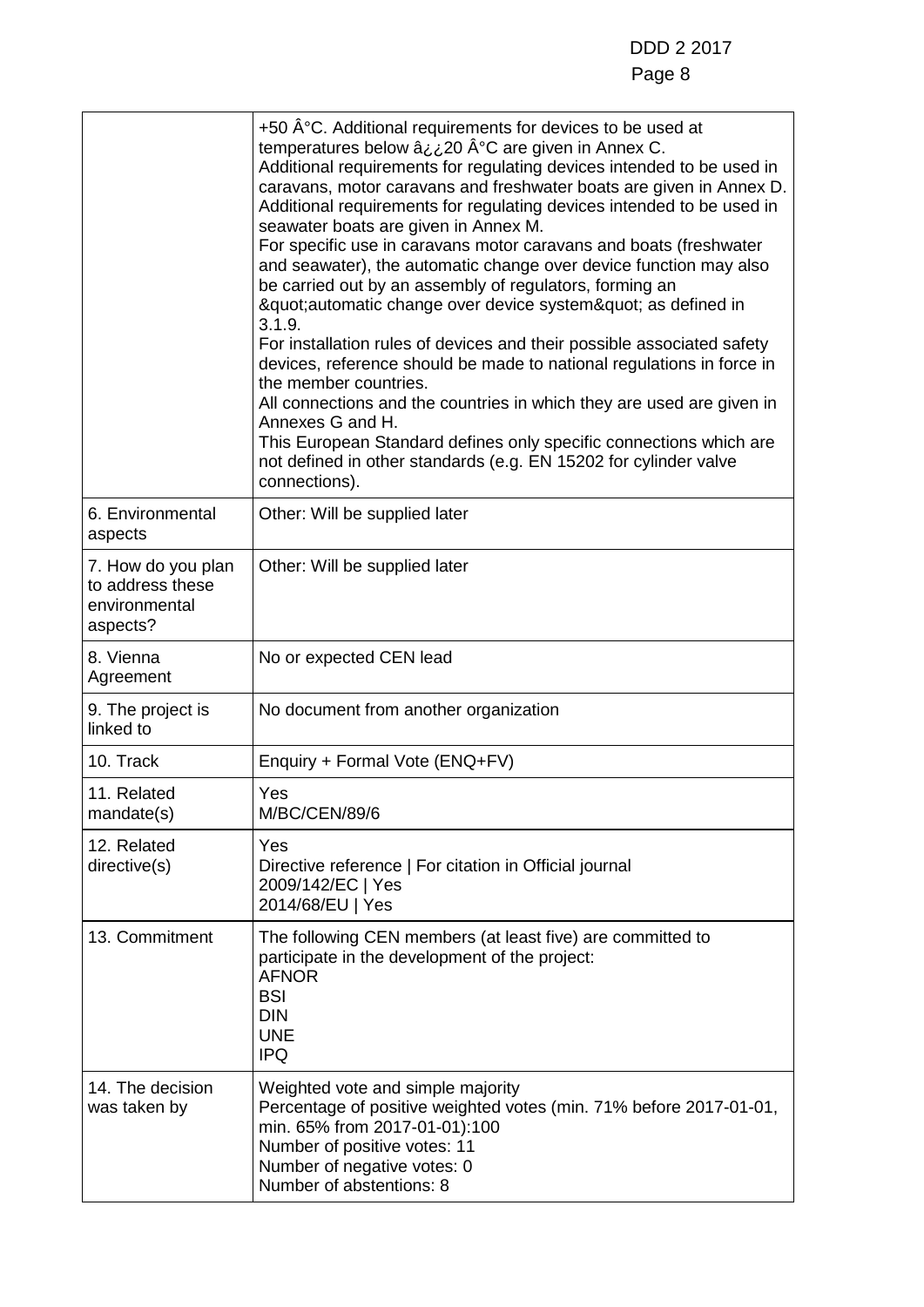## <span id="page-8-0"></span>**Decision 004 taken by CEN/TC 190 on 2016-11-23**

### **Subject: CEN/TC 190 - Appointment of Chairperson**

The CEN/TC 190 "Foundry technology",

- considering the CEN/CENELEC Internal Regulations Part 2, subclause 3.2.2, which lays down the rules for nomination, appointment and responsibilities of Chairpersons;
- noting the nomination by the Technical Committee Secretariat;
- noting the commitment of the applicant to the responsibilities and duties of a Technical Committee Chairperson as given in the CEN BOSS;

decides to re-appoint Mark Vierbaum, as Chairman of CEN/TC 190 for a period of 3 years starting on 2016-11-23 , noting that Mark Vierbaum is Chairperson of the Technical Committee since 2007- 01-01.

The decision was taken by unanimity.

## <span id="page-8-1"></span>**7 CEN/TC 226**

## **Decision CEN/TC 226 612/2017 taken on 2017-01-02**

CEN/TC 226 Road equipment

- having considered the proposal for the activation of work item 00226215 currently registered at preliminary stage 00.60 as documented in CEN/TC 226 N 1588
- having considered the Guidance Adoption of a new work item in a CEN Technical Committee as documented in the BOSS
- confirming that the new work item falls within its scope
- confirming that the new work item corresponds to real market needs
- confirming that the resources to complete the work below are available

| <b>Section</b>                               | <b>Details</b>                                                                     |
|----------------------------------------------|------------------------------------------------------------------------------------|
| 1. Deliverable                               | EN                                                                                 |
| 2. This item<br>corresponds to               | A new project                                                                      |
| 3. Document<br>developed in drafting<br>body | CEN/TC 226/WG 6 - Noise reducing devices                                           |
| 4. Title                                     | Road traffic noise reducing devices - Procedures for sustainability<br>assessments |
|                                              |                                                                                    |

• decides to register the work item described below in its active programme of work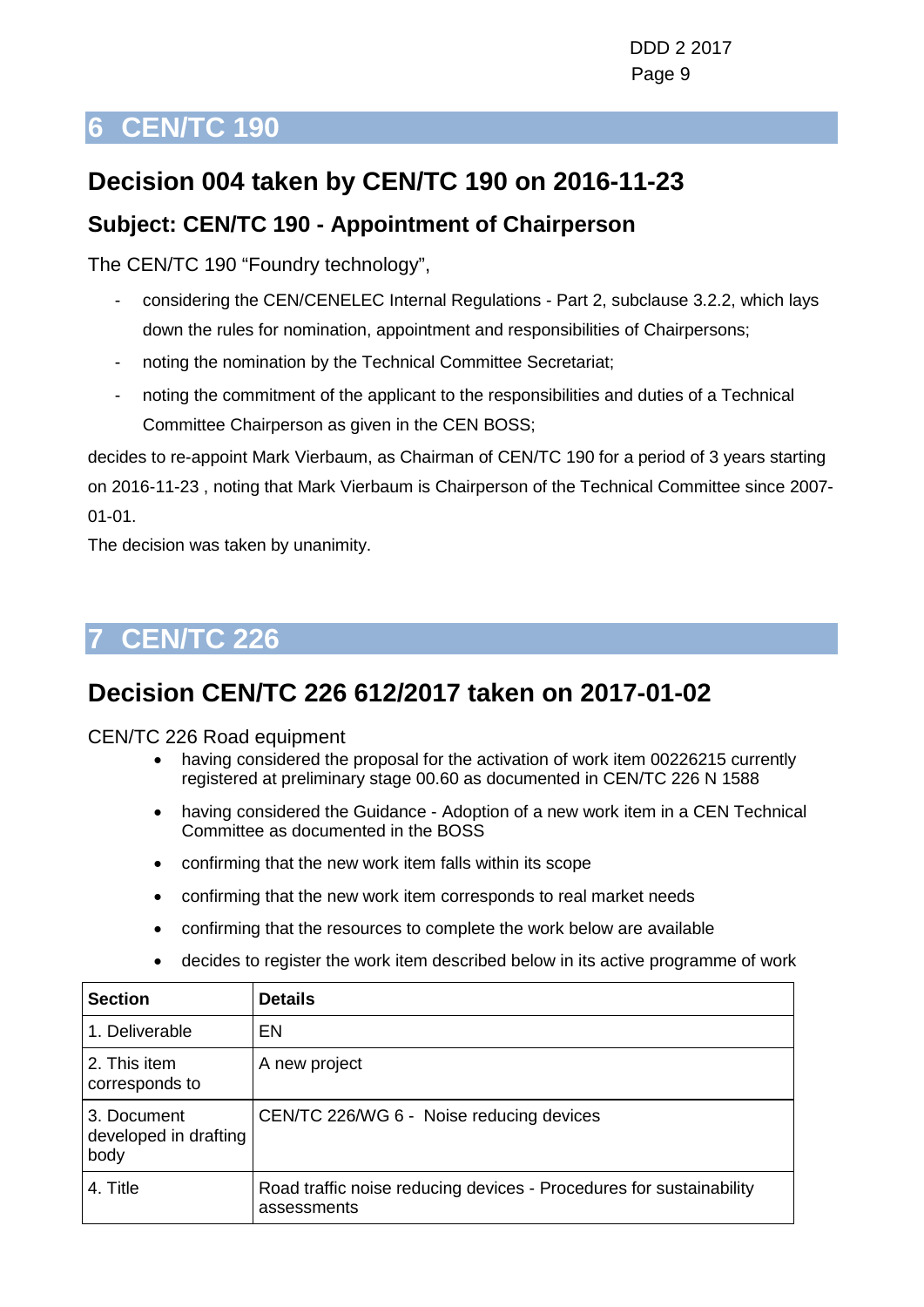| 5. Scope                                                            | These standards provide methodology and indicators for the<br>sustainability assessment of the Noise Reducing Devices and for the<br>sustainability assessment of the projects within which the NRD could<br>be incorporated in a permanent manner.<br>These standards use a life cycle approach in a transparent way.<br>The assessment methods for technical, environmental, social and<br>economic performances take into account sustainability performance<br>aspects and impacts that can be expressed with quantitative and<br>qualitative quantifiable indicators. These standards are technical<br>instruments with sustainability aspects performance based approach<br>for both products (technical and economic aspects of sustainability,<br>only) and construction/ civil engineering projects (including all four<br>aspects of sustainability). |
|---------------------------------------------------------------------|-----------------------------------------------------------------------------------------------------------------------------------------------------------------------------------------------------------------------------------------------------------------------------------------------------------------------------------------------------------------------------------------------------------------------------------------------------------------------------------------------------------------------------------------------------------------------------------------------------------------------------------------------------------------------------------------------------------------------------------------------------------------------------------------------------------------------------------------------------------------|
| 6. Environmental<br>aspects                                         | Other: nathalie.girardot@afnor.org/2013-06-17: Procedures for<br>sustainability assessments                                                                                                                                                                                                                                                                                                                                                                                                                                                                                                                                                                                                                                                                                                                                                                     |
| 7. How do you plan<br>to address these<br>environmental<br>aspects? | Other: -                                                                                                                                                                                                                                                                                                                                                                                                                                                                                                                                                                                                                                                                                                                                                                                                                                                        |
| 8. Vienna<br>Agreement                                              | No or expected CEN lead                                                                                                                                                                                                                                                                                                                                                                                                                                                                                                                                                                                                                                                                                                                                                                                                                                         |
| 9. The project is<br>linked to                                      | No document from another organization                                                                                                                                                                                                                                                                                                                                                                                                                                                                                                                                                                                                                                                                                                                                                                                                                           |
| 10. Track                                                           | Enquiry + Formal Vote (ENQ+FV)                                                                                                                                                                                                                                                                                                                                                                                                                                                                                                                                                                                                                                                                                                                                                                                                                                  |
| 11. Related<br>mandate(s)                                           | <b>No</b>                                                                                                                                                                                                                                                                                                                                                                                                                                                                                                                                                                                                                                                                                                                                                                                                                                                       |
| 12. Related<br>directive(s)                                         | <b>No</b>                                                                                                                                                                                                                                                                                                                                                                                                                                                                                                                                                                                                                                                                                                                                                                                                                                                       |
| 13. Commitment                                                      | The following CEN members (at least five) are committed to<br>participate in the development of the project:<br><b>AENOR</b><br><b>AFNOR</b><br><b>SIS</b><br><b>UNI</b><br><b>DIN</b><br><b>NBN</b><br><b>DS</b><br><b>NSAI</b>                                                                                                                                                                                                                                                                                                                                                                                                                                                                                                                                                                                                                                |
| 14. The decision<br>was taken by                                    | Weighted vote and simple majority<br>Percentage of positive weighted votes (min. 71% before 2017-01-01,<br>min. 65% from 2017-01-01):93<br>Number of positive votes: 13<br>Number of negative votes: 1<br>Number of abstentions: 7                                                                                                                                                                                                                                                                                                                                                                                                                                                                                                                                                                                                                              |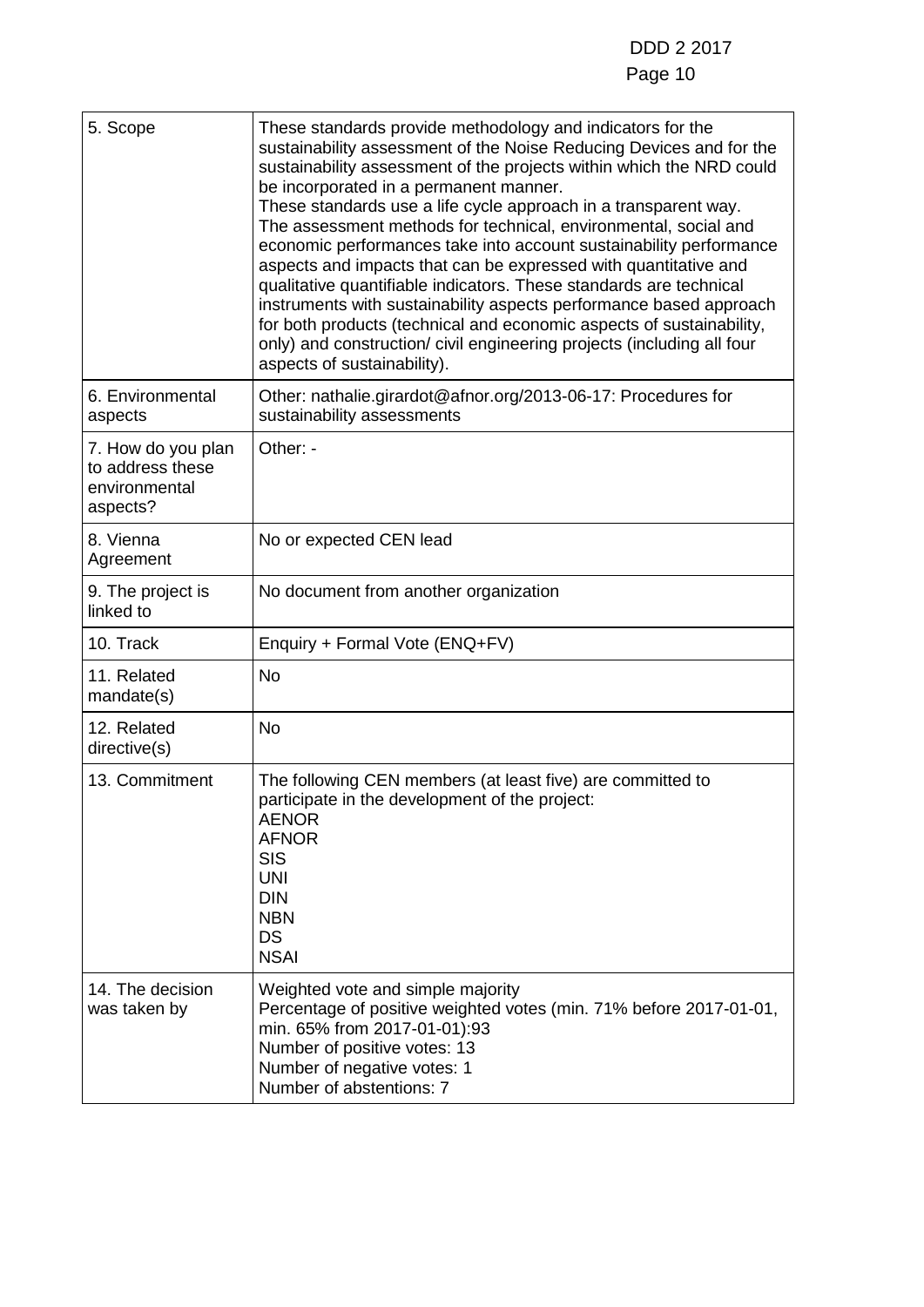## <span id="page-10-0"></span>**Decision TC 261 015/2016 taken on 2017-01-06**

### **Subject : Decision on the future of prEN 15007 after CEN Enquiry**

TC *261 "Packaging"*,

- considering the results of the Enquiry ballot; (see doc CEN/TC 261 N 516)
- considering the table of decisions and the formal written proposals as distributed after the comments decision meeting; (see doc CEN/TC 261 N 516)
- considering the CEN/CENELEC Internal Regulations Part 2, clause 11.2.3;
- considering Decisions BT 34/2002, BT 42/2003 and related document BT N 6962 concerning timeframes for the development of ENs;
- considering Decision BT 35/2014 to associate a vote to the CEN Enquiry and to allow Technical Bodies to decide to skip the Formal Vote
- considering Decision 49/2014 to allow Technical Bodies to decide to skip the Formal Vote through a TC decision based on simple majority only;

Decides;

#### Option  $1 \boxtimes$

to skip the Formal Vote and proceed with the publication of EN 15007 - Aerosol containers — Tinplate containers — Dimensions of two and three-piece cans.

## **Decision 016/2016taken by TC 261 on 2017-01-06**

### **Subject : Decision on the future of prEN 15008 after CEN Enquiry**

TC *261 "Packaging"*,

- considering the results of the Enquiry ballot; (see doc CEN/TC 261 N 517)
- considering the table of decisions and the formal written proposals as distributed after the comments decision meeting; (see doc CEN/TC 261 N 516)
- considering the CEN/CENELEC Internal Regulations Part 2, clause 11.2.3;
- considering Decisions BT 34/2002, BT 42/2003 and related document BT N 6962 concerning timeframes for the development of ENs;
- considering Decision BT 35/2014 to associate a vote to the CEN Enquiry and to allow Technical Bodies to decide to skip the Formal Vote
- considering Decision 49/2014 to allow Technical Bodies to decide to skip the Formal Vote through a TC decision based on simple majority only;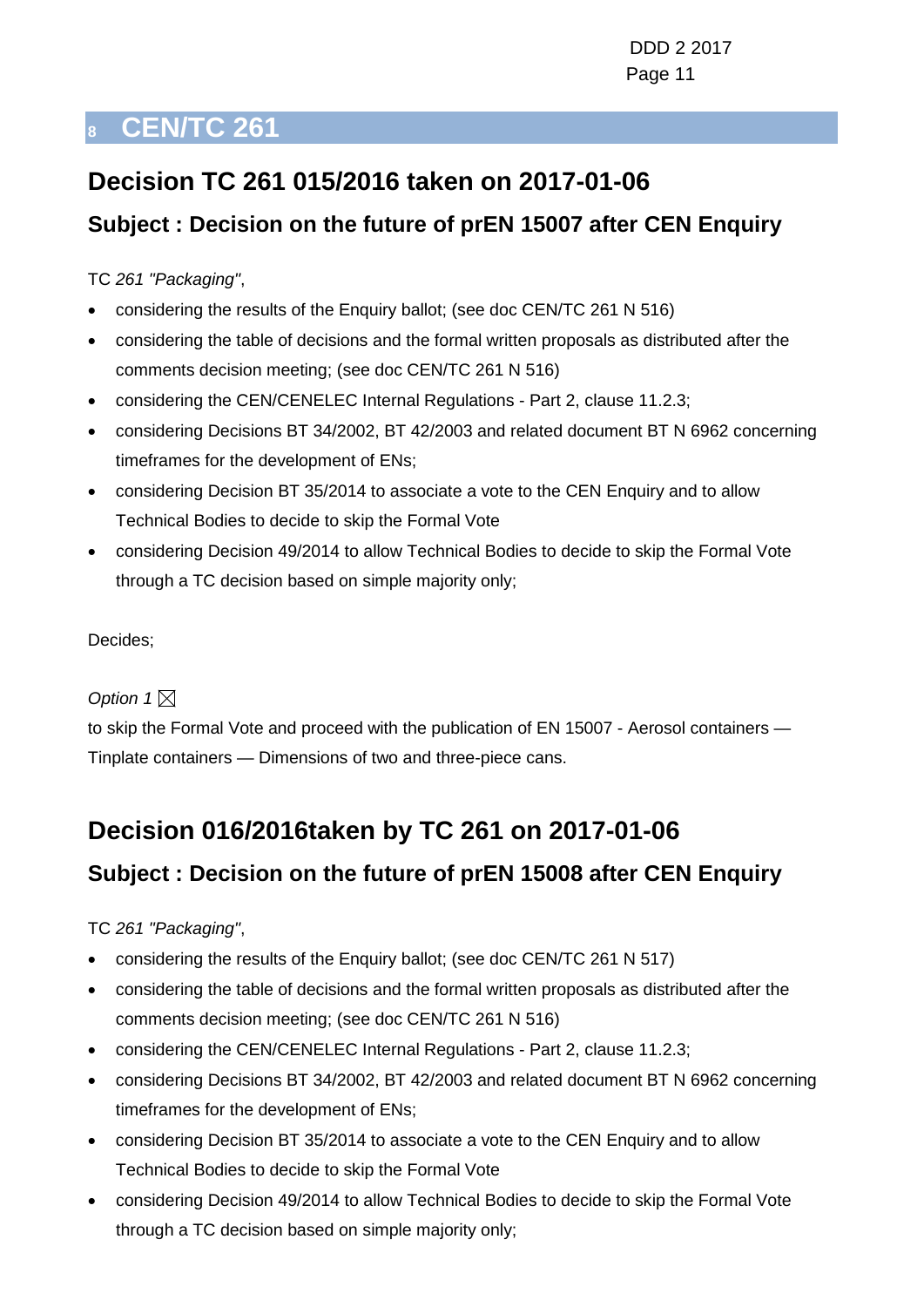DDD 2 2017 Page 12 and the contract of the contract of the Page 12

Decides;

Option  $1 \boxtimes$ 

to skip the Formal Vote and proceed with the publication of EN 15008 Aerosol containers - Aluminium containers - Dimensions of one-piece cans with 25,4 mm aperture.

## <span id="page-11-0"></span>**9 CEN/TC 296**

### **Decision CEN/TC 296 10/2016 taken on 2016-06-06**

### **Subject: Adoption of a New Work Item**

CEN/TC 296 Tanks for the transport of dangerous goods

- having considered the proposal for a new work item as documented in CEN/TC 296 N 907
- having considered the Guidance Adoption of a new work item in a CEN Technical Committee as documented in the BOSS
- confirming that the new work item falls within its scope
- confirming that the new work item corresponds to real market needs
- confirming that the resources to complete the work below are available
- decides to register the work item described below in its active programme of work

| <b>Section</b>                                                      | <b>Details</b>                                                                                                                                                                                                                                                                                    |
|---------------------------------------------------------------------|---------------------------------------------------------------------------------------------------------------------------------------------------------------------------------------------------------------------------------------------------------------------------------------------------|
| 1. Deliverable                                                      | <b>EN</b>                                                                                                                                                                                                                                                                                         |
| 2. This item<br>corresponds to                                      | An amendment to an EN<br>EN 14116:2012+A1:2014                                                                                                                                                                                                                                                    |
| 3. Document<br>developed in drafting<br>body                        | CEN/TC 296/WG 8 - Electronic equipment and products                                                                                                                                                                                                                                               |
| 4. Title                                                            | Tanks for transport of dangerous goods - Digital interface for product<br>recognition devices for liquid fuels                                                                                                                                                                                    |
| 5. Scope                                                            | This European Standard covers the digital interface at the product<br>loading and/or discharge coupling which is used for the transfer of<br>product related information and specifies the performance<br>requirements, critical safety aspects and tests to provide compatibility<br>of devices. |
| 6. Environmental<br>aspects                                         | Other: na                                                                                                                                                                                                                                                                                         |
| 7. How do you plan<br>to address these<br>environmental<br>aspects? | Other: na                                                                                                                                                                                                                                                                                         |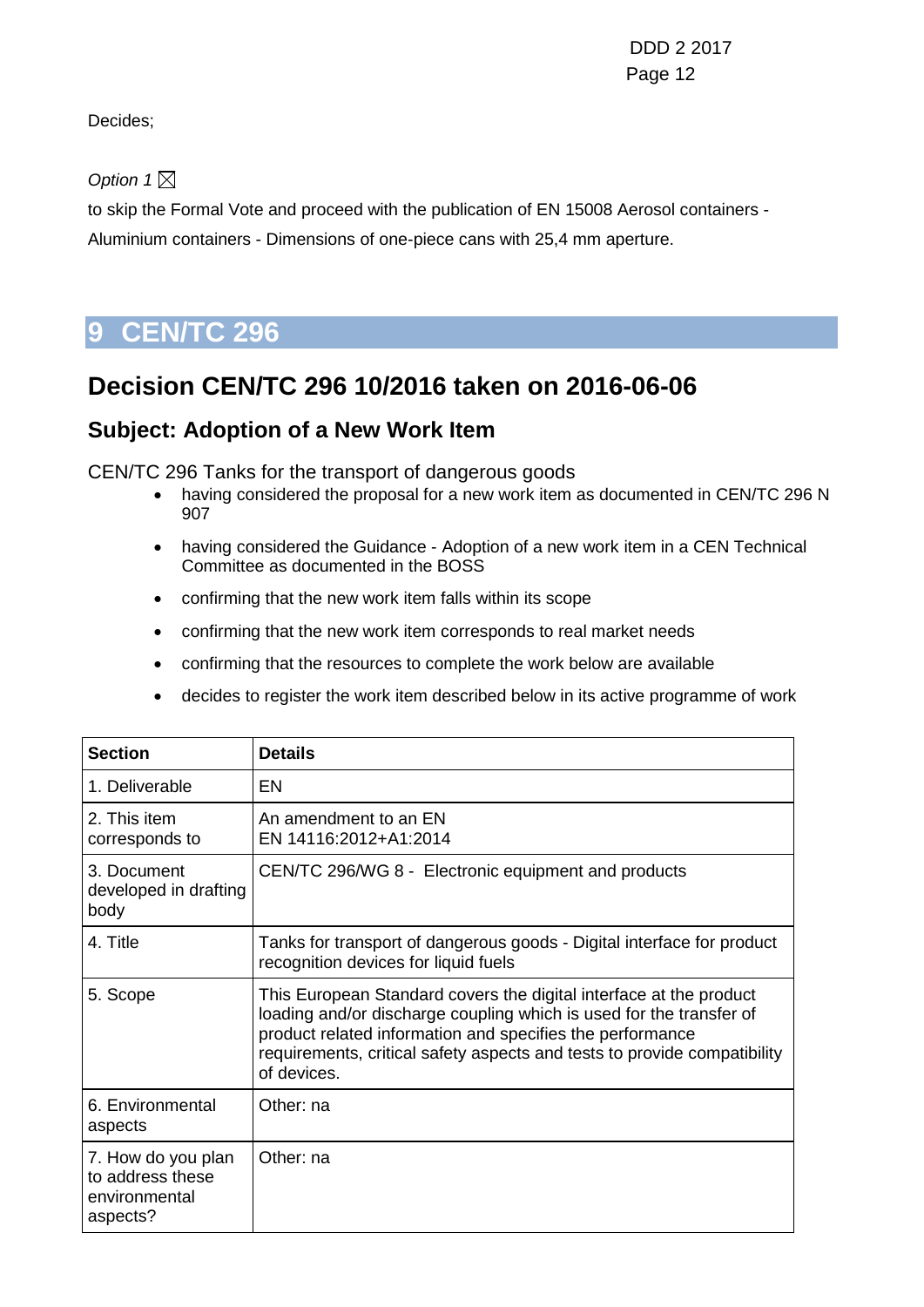| 8. Vienna<br>Agreement           | No or expected CEN lead                                                                                                                                                                                                            |
|----------------------------------|------------------------------------------------------------------------------------------------------------------------------------------------------------------------------------------------------------------------------------|
| 9. The project is<br>linked to   | No document from another organization                                                                                                                                                                                              |
| 10. Track                        | Enquiry + Formal Vote (ENQ+FV)                                                                                                                                                                                                     |
| 11. Related<br>mandate(s)        | <b>No</b>                                                                                                                                                                                                                          |
| 12. Related<br>directive(s)      | <b>No</b>                                                                                                                                                                                                                          |
| 13. Commitment                   | The following CEN members (at least five) are committed to<br>participate in the development of the project:<br><b>AFNOR</b><br><b>SFS</b><br><b>BSI</b><br><b>SNV</b><br><b>DIN</b>                                               |
| 14. The decision<br>was taken by | Weighted vote and simple majority<br>Percentage of positive weighted votes (min. 71% before 2017-01-01,<br>min. 65% from 2017-01-01):100<br>Number of positive votes: 9<br>Number of negative votes: 0<br>Number of abstentions: 7 |

## **Decision CEN/TC 296 09/2016 taken on 2016-11-16**

### **Subject: Adoption of a Preliminary Work Item**

CEN/TC 296 - Tanks for the transport of dangerous goods

- having considered the proposal for a new work item as documented in CEN/TC 296 N 912
- having considered the Guidance Adoption of a new work item in a CEN Technical Committee as documented in the BOSS
- confirming that the new work item falls within its scope
- confirming that the new work item corresponds to real market needs
- confirming that the resources to complete the work below are available
- decides to register the work item described below in its active programme of work

| <b>Section</b>                               | <b>Details</b>                                    |
|----------------------------------------------|---------------------------------------------------|
| 1. Deliverable                               | EN                                                |
| 2. This item<br>corresponds to               | A new project                                     |
| 3. Document<br>developed in drafting<br>body | CEN/TC 296/WG 5 - Testing, inspection and marking |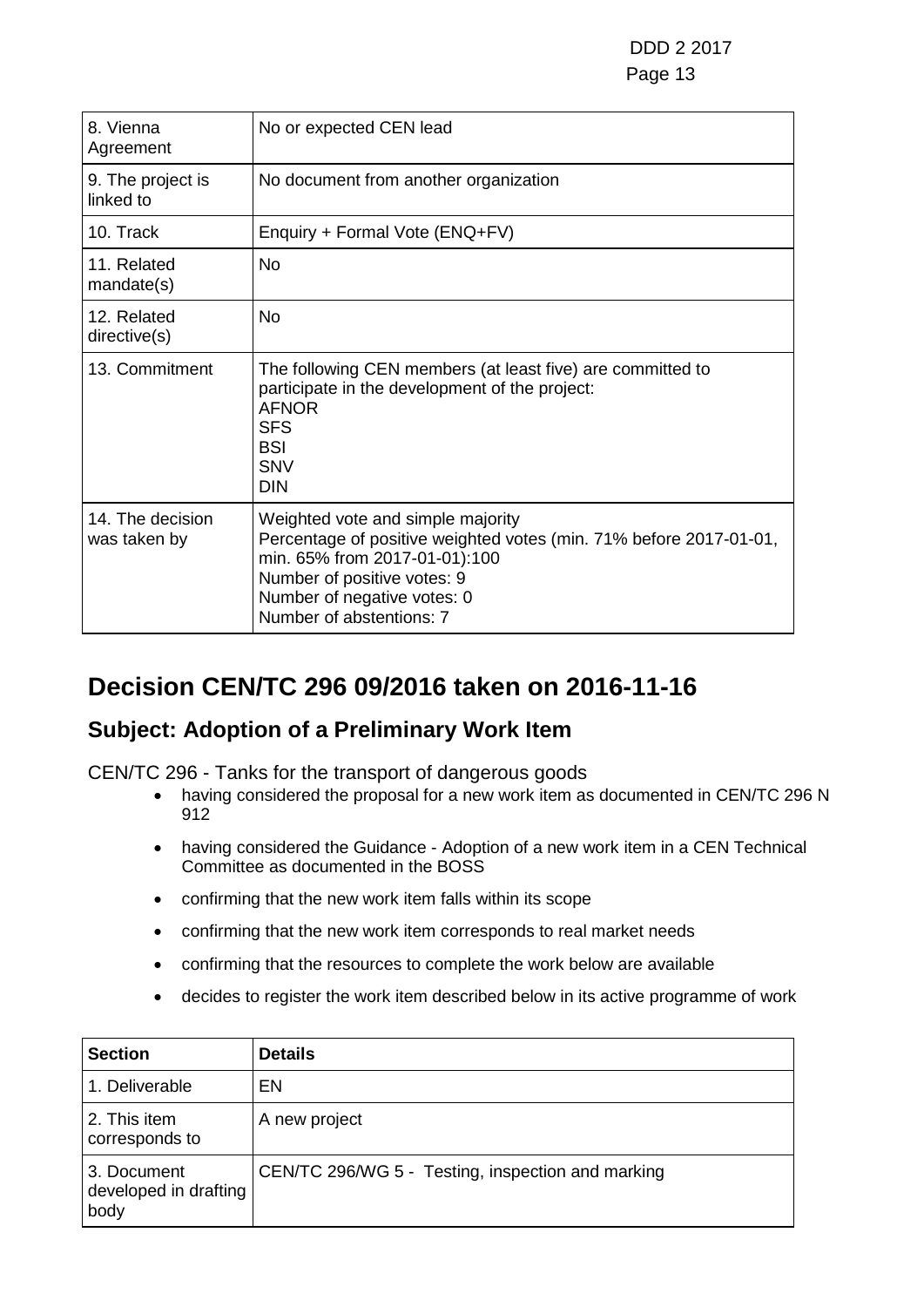#### e de la contradición de la contradición de la contradición de la contradición de la contradición de la contrad

| 4. Title                                                                                 | Tanks for transport of dangerous goods - Pressure testing of metallic<br>tanks with gas                                                                                                                                                           |
|------------------------------------------------------------------------------------------|---------------------------------------------------------------------------------------------------------------------------------------------------------------------------------------------------------------------------------------------------|
| 5. Scope                                                                                 | This European standard specifies the hydraulic pressure testing with<br>gas of metallic tanks of fixed tanks (tank vehicles), demountable<br>tanks, rail tank wagons, portable tanks and tank containers for the<br>transport of dangerous goods. |
| 6. Environmental<br>aspects -<br><b>OPTIONAL</b>                                         | Other                                                                                                                                                                                                                                             |
| 7. How do you plan<br>to address these<br>environmental<br>aspects? -<br><b>OPTIONAL</b> | Other                                                                                                                                                                                                                                             |
| 8. Track                                                                                 | Enquiry + Formal Vote (ENQ+FV)                                                                                                                                                                                                                    |
| 9. Related<br>mandate(s)                                                                 | <b>No</b>                                                                                                                                                                                                                                         |
| 10. Related<br>directive(s)                                                              | <b>No</b>                                                                                                                                                                                                                                         |
| 11. The decision<br>was taken by                                                         | Simple majority<br>Number of positive votes: 5<br>Number of negative votes: 0<br>Number of abstentions: 0                                                                                                                                         |

## **Decision CEN/TC 296 11/2016 taken on 2016-11-16**

### **Subject: Adoption of a New Work Item**

CEN/TC 296 Tanks for the transport of dangerous goods

- having considered the proposal for a new work item as documented in CEN/TC 296 N 915
- having considered the Guidance Adoption of a new work item in a CEN Technical Committee as documented in the BOSS
- confirming that the new work item falls within its scope
- confirming that the new work item corresponds to real market needs
- confirming that the resources to complete the work below are available
- decides to register the work item described below in its active programme of work

| <b>Section</b>                       | <b>Details</b>                                      |
|--------------------------------------|-----------------------------------------------------|
| 1. Deliverable                       | EN.                                                 |
| 2. This item<br>corresponds to       | An amendment to an EN<br>EN 16657:2016              |
| 3. Document<br>developed in drafting | CEN/TC 296/WG 8 - Electronic equipment and products |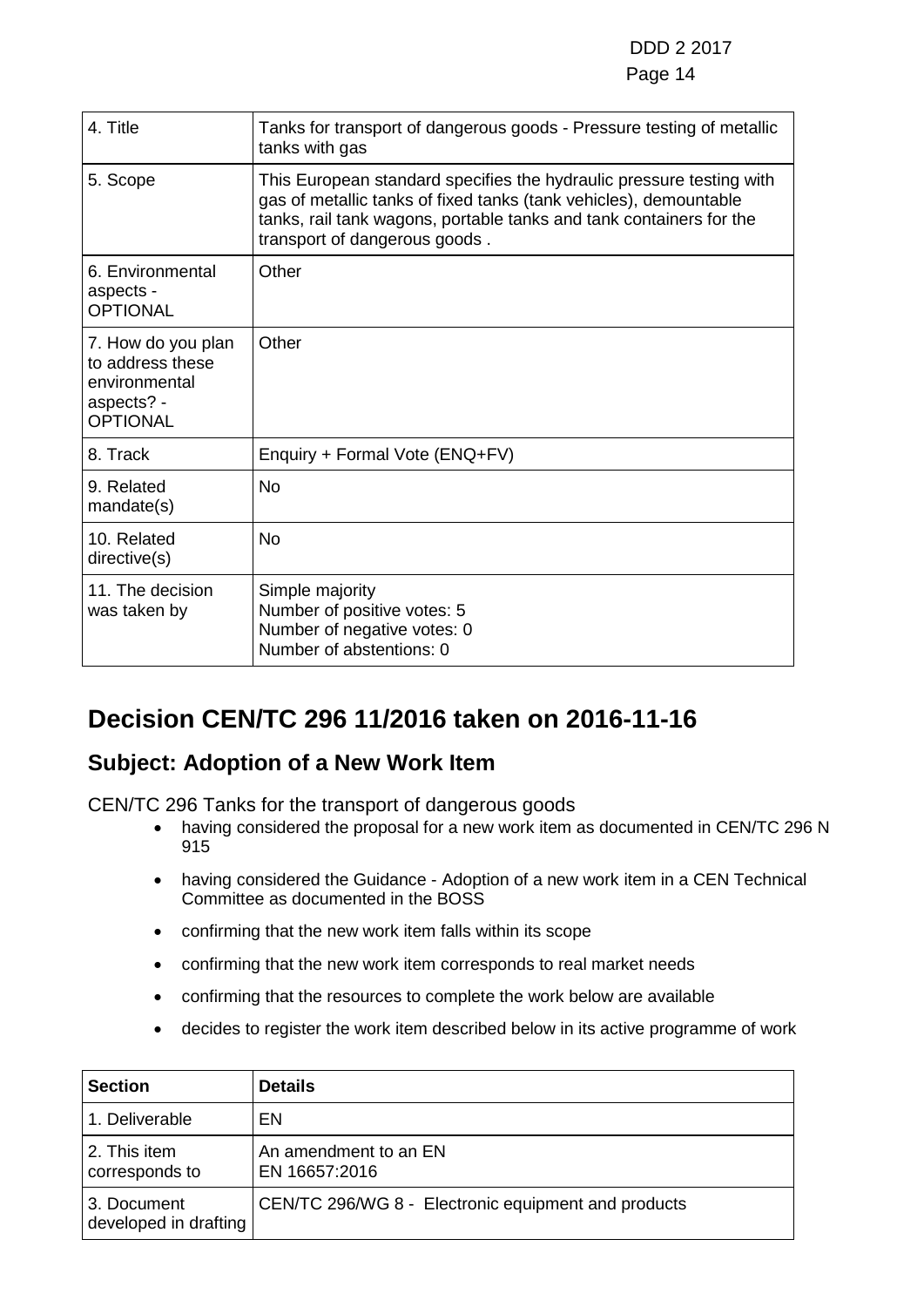| body                                                                |                                                                                                                                                                                                                                                                                                                                                                                                                                                                                                                                                                      |
|---------------------------------------------------------------------|----------------------------------------------------------------------------------------------------------------------------------------------------------------------------------------------------------------------------------------------------------------------------------------------------------------------------------------------------------------------------------------------------------------------------------------------------------------------------------------------------------------------------------------------------------------------|
| 4. Title                                                            | Tanks for the transport of dangerous goods - Transport tank<br>equipment for overfill prevention devices for static tanks                                                                                                                                                                                                                                                                                                                                                                                                                                            |
| 5. Scope                                                            | This European Standard specifies the minimum performance and<br>construction requirements for overfill prevention controllers located on<br>the tank vehicle.<br>This European Standard applies to overfill prevention controllers for<br>liquid fuels, having a flash point up to but not exceeding 100 °C.<br>The requirements apply to overfill prevention controllers suitable for<br>use at ambient temperatures in the range from $25 \text{ Å}^{\circ}\text{C}$ to +60 $\text{Å}^{\circ}\text{C}$ ,<br>and subject to normal operational pressure variations. |
| 6. Environmental<br>aspects                                         | Other: Will be provided later                                                                                                                                                                                                                                                                                                                                                                                                                                                                                                                                        |
| 7. How do you plan<br>to address these<br>environmental<br>aspects? | Other: Will be provided later                                                                                                                                                                                                                                                                                                                                                                                                                                                                                                                                        |
| 8. Vienna<br>Agreement                                              | No or expected CEN lead                                                                                                                                                                                                                                                                                                                                                                                                                                                                                                                                              |
| 9. The project is<br>linked to                                      | No document from another organization                                                                                                                                                                                                                                                                                                                                                                                                                                                                                                                                |
| 10. Track                                                           | Enquiry + Formal Vote (ENQ+FV)                                                                                                                                                                                                                                                                                                                                                                                                                                                                                                                                       |
| 11. Related<br>mandate(s)                                           | <b>No</b>                                                                                                                                                                                                                                                                                                                                                                                                                                                                                                                                                            |
| 12. Related<br>directive(s)                                         | <b>No</b>                                                                                                                                                                                                                                                                                                                                                                                                                                                                                                                                                            |
| 13. Commitment                                                      | The following CEN members (at least five) are committed to<br>participate in the development of the project:<br><b>AFNOR</b><br><b>SFS</b><br><b>BSI</b><br><b>DIN</b><br><b>NBN</b>                                                                                                                                                                                                                                                                                                                                                                                 |
| 14. The decision<br>was taken by                                    | Weighted vote and simple majority<br>Percentage of positive weighted votes (min. 71% before 2017-01-01,<br>min. 65% from 2017-01-01):100<br>Number of positive votes: 10<br>Number of negative votes: 0<br>Number of abstentions: 5                                                                                                                                                                                                                                                                                                                                  |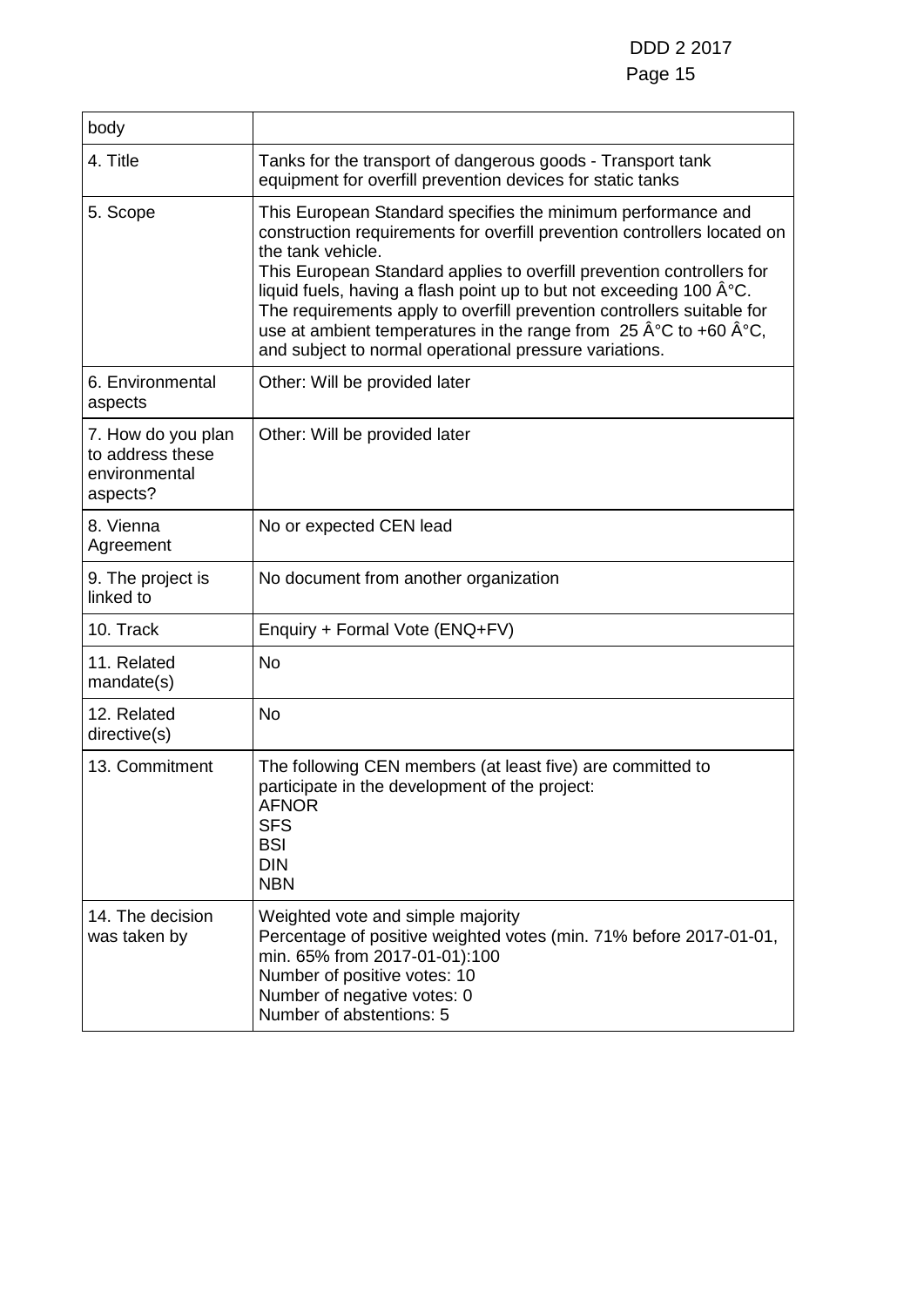## <span id="page-15-0"></span>**Decision TC 301 295 taken by CEN/TC 301 on 2016-12-21**

### **Subject: CEN/TC 301 – Creation of a working group for "Electricity Fuel labelling"**

CEN/TC 301 " Road vehicles",

Further to decision TC 301 294 taken by CEN/TC 301 on 2016-08-03

- CEN/TC301 decided to create a working group WG14 for "Electricity Fuel labelling,
- CEN/TC301 agreed the nomination of Mr Philippe Dupuy, as WG14 convenor.

The decision was taken by unanimity (12 approvals, no negative votes and 9 abstentions).

# <span id="page-15-1"></span>**11 CEN/TC 307**

## **Decision CEN/TC 307 1/2017 taken on 2016-01-04**

### **Subject: Adoption of a New Work Item**

CEN/TC 307 - Oilseeds, vegetable and animal fats and oils and their by-products - Methods of sampling and analysis

- having considered the proposal for a new work item as documented in CEN/TC 307 N 488
- having considered the Guidance Adoption of a new work item in a CEN Technical Committee as documented in the BOSS
- confirming that the new work item falls within its scope
- confirming that the new work item corresponds to real market needs
- confirming that the resources to complete the work below are available
- decides to register the work item described below in its active programme of work

| <b>Section</b>                               | <b>Details</b>                                                                                                        |
|----------------------------------------------|-----------------------------------------------------------------------------------------------------------------------|
| 1. Deliverable                               | EN                                                                                                                    |
| 2. This item<br>corresponds to               | The revision of an EN<br>EN 14110:2003                                                                                |
| 3. Document<br>developed in drafting<br>body | CEN/TC 307 - Oilseeds, vegetable and animal fats and oils and their<br>by-products - Methods of sampling and analysis |
| 4. Title                                     | Fat and oil derivatives - Fatty Acid Methyl Esters (FAME) -<br>Determination of methanol content                      |
| 5. Scope                                     | This European Standard specifies a method for the determination of                                                    |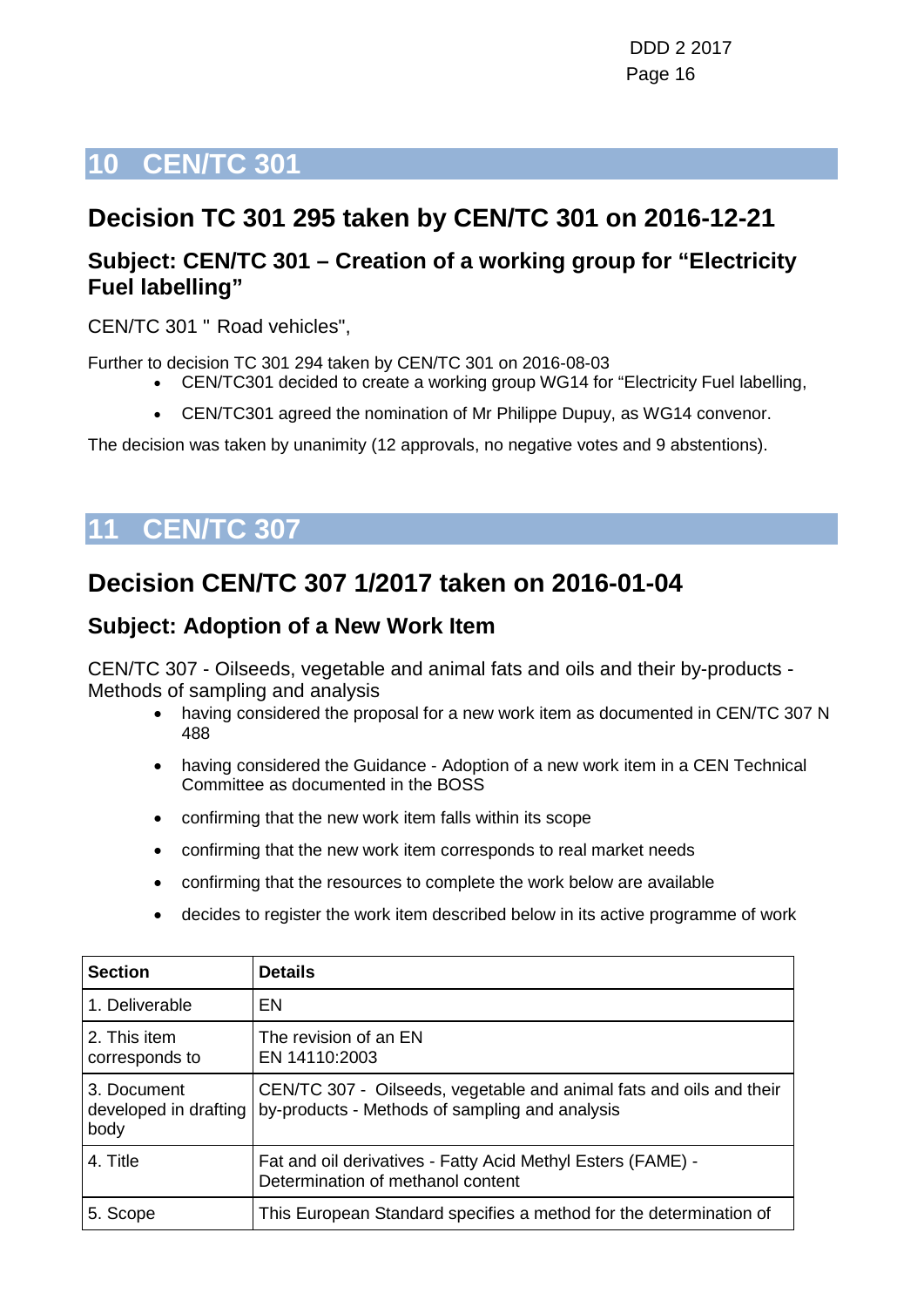### Page 17

|                                                                     | methanol content in fatty acid methyl esters (FAME) for use as diesel<br>fuel and domestic heating fuel. The method is applicable for a<br>concentration range from 0,01 % to 0,5 % (m/m) methanol. The<br>method is not applicable to mixtures of FAME which contain other low<br>boiling components. |
|---------------------------------------------------------------------|--------------------------------------------------------------------------------------------------------------------------------------------------------------------------------------------------------------------------------------------------------------------------------------------------------|
| 6. Environmental<br>aspects                                         | Waste                                                                                                                                                                                                                                                                                                  |
| 7. How do you plan<br>to address these<br>environmental<br>aspects? | Other: Expertise of the CEN/TC 19 JWG 1                                                                                                                                                                                                                                                                |
| 8. Vienna<br>Agreement                                              | No or expected CEN lead                                                                                                                                                                                                                                                                                |
| 9. The project is<br>linked to                                      | No document from another organization                                                                                                                                                                                                                                                                  |
| 10. Track                                                           | Enquiry + Formal Vote (ENQ+FV)                                                                                                                                                                                                                                                                         |
| 11. Related<br>mandate(s)                                           | Yes<br>M/245                                                                                                                                                                                                                                                                                           |
| 12. Related<br>directive(s)                                         | <b>No</b>                                                                                                                                                                                                                                                                                              |
| 13. Commitment                                                      | The following CEN members (at least five) are committed to<br>participate in the development of the project:<br><b>AFNOR</b><br><b>SIS</b><br><b>DIN</b><br><b>MSZT</b><br><b>UNI</b><br><b>NEN</b><br><b>NQIS/ELOT</b>                                                                                |
| 14. The decision<br>was taken by                                    | Weighted vote and simple majority<br>Percentage of positive weighted votes (min. 71% before 2017-01-01,<br>min. 65% from 2017-01-01):100<br>Number of positive votes: 10<br>Number of negative votes: 0<br>Number of abstentions: 8                                                                    |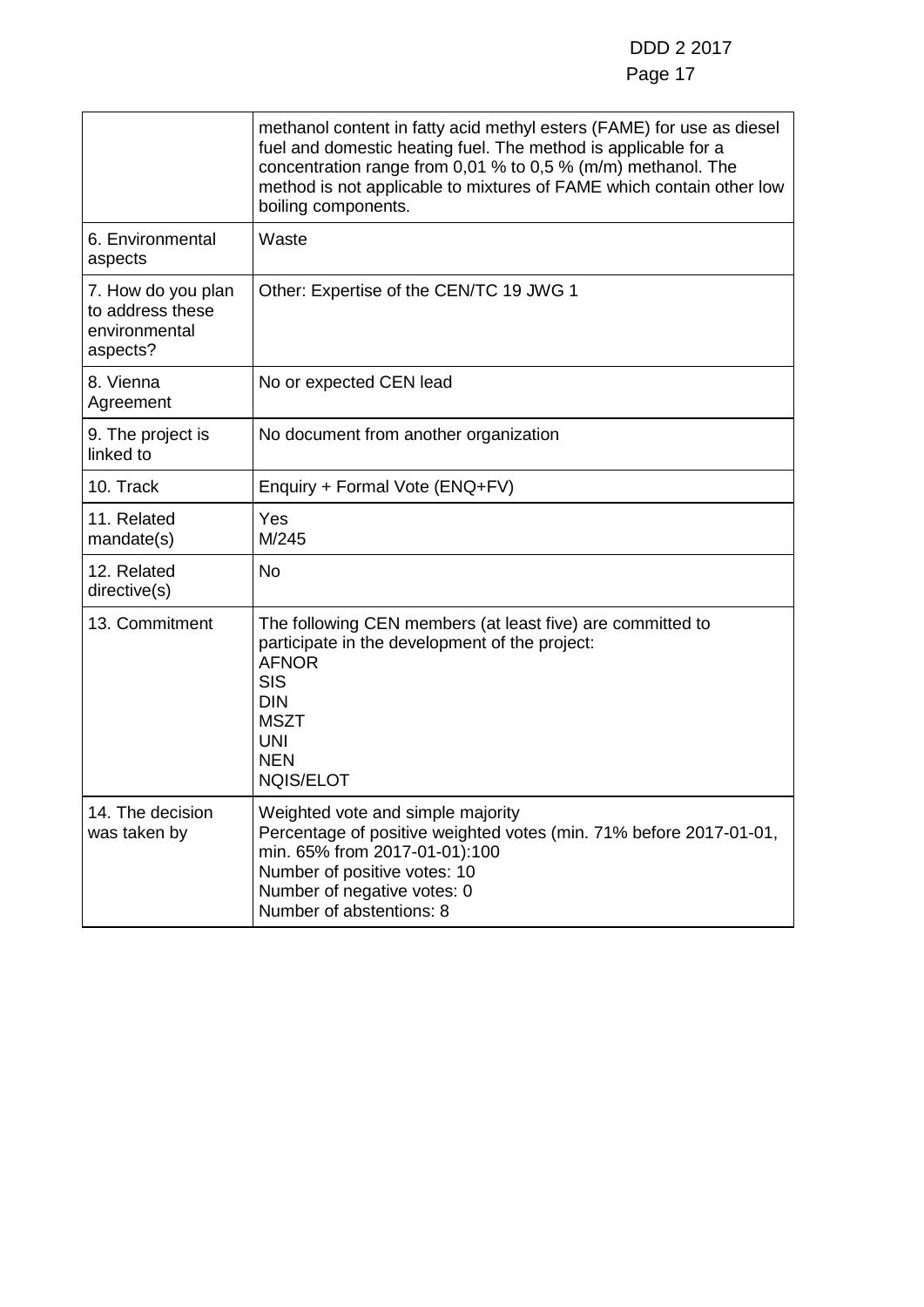## <span id="page-17-0"></span>**DECISION 02/2016 taken by CEN/TC number on 2016-12-15**

### **Subject: CEN/TC 393 - Appointment of Chairperson**

CEN/TC 393 "Equipment for storage tanks and for service stations",

- considering the CEN/CENELEC Internal Regulations Part 2, subclause 3.2.2, which lays down the rules for nomination, appointment and responsibilities of Chairpersons;
- noting the nomination by the Technical Committee Secretariat;
- noting the commitment of the applicant to the responsibilities and duties of a Technical Committee Chairperson as given in the CEN BOSS;

decides to re-appoint *Mr. Jamie Thompson*, as Chairman of CEN/TC *393* for a period of *3* years starting on *2016-12-16* , noting that *Mr. Jamie Thompson* is Chairperson of the Technical Committee since *2009-03-18*.

The decision was taken by *unanimity*

## <span id="page-17-1"></span>**13CEN/TC 431**

## **DECISION 32 (01/2016) taken by CEN/TC 431 on 2016-12-24**

### **Subject: CEN/TC 431 - Appointment of Chairperson**

The CEN/TC 431 Service chain for social care alarms,

- considering the CEN/CENELEC Internal Regulations Part 2, subclause 3.2.2, which lays down the rules for nomination, appointment and responsibilities of Chairpersons;
- noting the nomination by the Technical Committee Secretariat;
- noting the commitment of the applicant to the responsibilities and duties of a Technical Committee Chairperson as given in the CEN BOSS;

decides to appoint *Dan Nilsson* as Chairperson of CEN/TC *431* for a period of *3* years starting on *2017-01-01*.

The decision was taken by simple majority with 11 positive votes, 0 negative votes and 3 abstentions.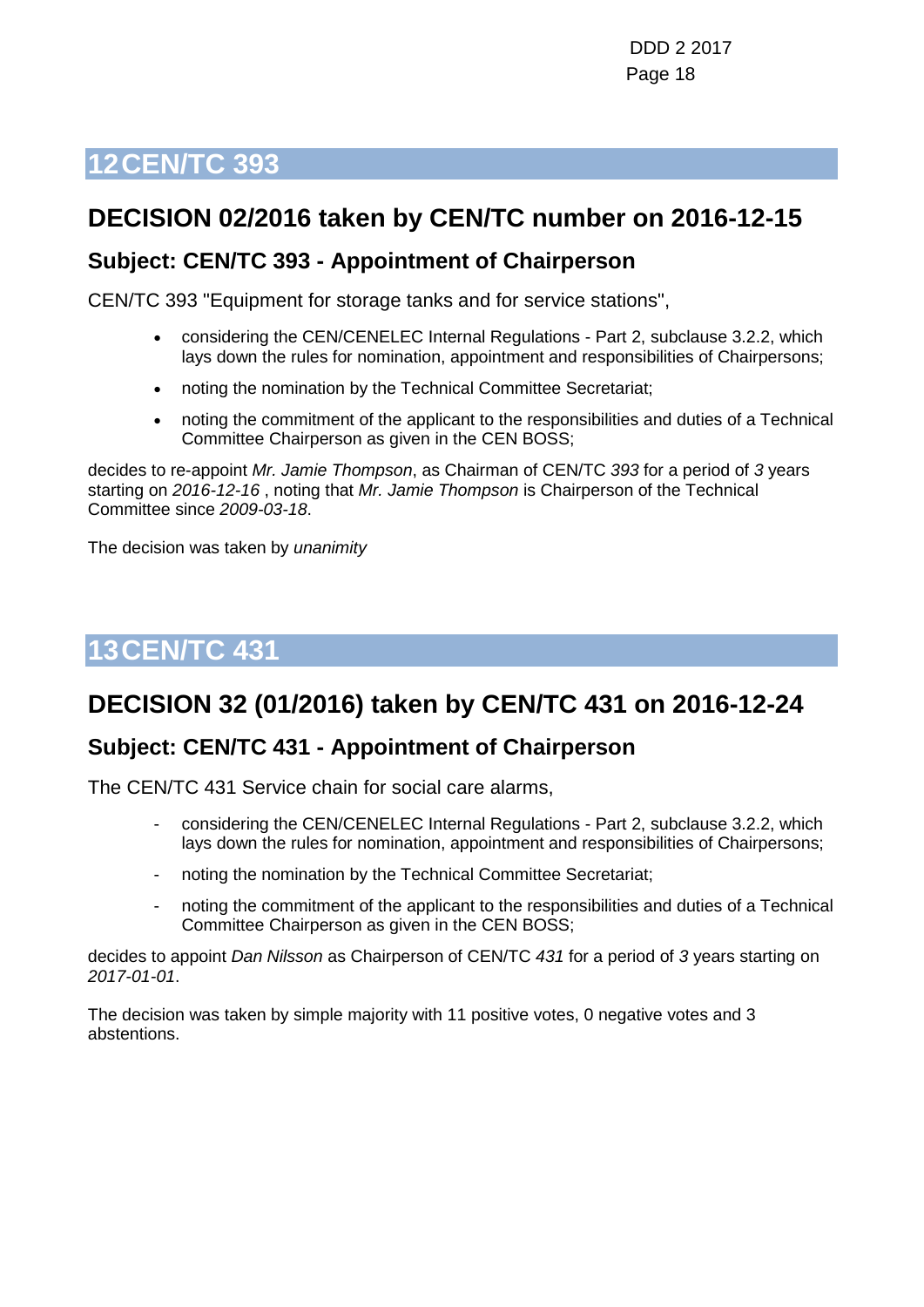### <span id="page-18-0"></span>**Decision CEN/TC 438 21/2016 taken on 2016-11-10**

### **Subject: Adoption of a New Work Item**

#### CEN/TC 438 - Additive Manufacturing

- having considered the proposal for a new work item as documented in CEN/TC 438 N 036
- having considered the Guidance Adoption of a new work item in a CEN Technical Committee as documented in the BOSS
- confirming that the new work item falls within its scope
- confirming that the new work item corresponds to real market needs
- confirming that the resources to complete the work below are available
- decides to register the work item described below in its active programme of work

| <b>Section</b>                               | <b>Details</b>                                                                                                                                                                                                                                                                                                                                                                                                                                                                                                                                                                                                                                                                                                                                                                                                                                                                                                                                                                                                                                                                                                                                                                                                                                                                                                                                                                                  |
|----------------------------------------------|-------------------------------------------------------------------------------------------------------------------------------------------------------------------------------------------------------------------------------------------------------------------------------------------------------------------------------------------------------------------------------------------------------------------------------------------------------------------------------------------------------------------------------------------------------------------------------------------------------------------------------------------------------------------------------------------------------------------------------------------------------------------------------------------------------------------------------------------------------------------------------------------------------------------------------------------------------------------------------------------------------------------------------------------------------------------------------------------------------------------------------------------------------------------------------------------------------------------------------------------------------------------------------------------------------------------------------------------------------------------------------------------------|
| 1. Deliverable                               | <b>EN</b>                                                                                                                                                                                                                                                                                                                                                                                                                                                                                                                                                                                                                                                                                                                                                                                                                                                                                                                                                                                                                                                                                                                                                                                                                                                                                                                                                                                       |
| 2. This item<br>corresponds to               | A new project                                                                                                                                                                                                                                                                                                                                                                                                                                                                                                                                                                                                                                                                                                                                                                                                                                                                                                                                                                                                                                                                                                                                                                                                                                                                                                                                                                                   |
| 3. Document<br>developed in drafting<br>body | CEN/TC 438 - Additive Manufacturing                                                                                                                                                                                                                                                                                                                                                                                                                                                                                                                                                                                                                                                                                                                                                                                                                                                                                                                                                                                                                                                                                                                                                                                                                                                                                                                                                             |
| 4. Title                                     | Additive manufacturing -- General principles -- Nondestructive testing<br>of additive manufactured products                                                                                                                                                                                                                                                                                                                                                                                                                                                                                                                                                                                                                                                                                                                                                                                                                                                                                                                                                                                                                                                                                                                                                                                                                                                                                     |
| 5. Scope                                     | This guide will include post-process non-destructive testing of additive<br>manufacturing (AM) of metallic parts with a comprehensive approach.<br>It will cover several sectors and a similar framework can be applied to<br>other materials (e.g. ceramics, polymers, etc.). In-process NDT and<br>metrology standards will be referenced as they are being developed.<br>This guide will present current standards capability to detect which of<br>the Additive Manufacturing (AM) flaw types and which flaws require<br>new standards, using a standard selection tool. NDT methods<br>potential to detect AM flaws not covered by current standards will be<br>recommended, and as new standards for flaws not covered by current<br>standards are developed, they will be referenced in this standard via<br>document updates. This part of the International Standard:<br>â¿¢ Categorises AM defects<br>â¿¢ A review of relevant current standards<br>â¿¢ Enables suitable current standard NDT method/s to be used;<br>$\hat{a}_{\ell}$ $\varphi$ Details method specific to additive manufacturing and complex<br>3D geometries;<br>$a_{\ell}$ Cutlines existing non-destructive testing techniques applicable to<br>some AM types of defects;<br>This part of the International Standard is aimed at users and<br>producers of additive manufacturing processes. It applies wherever |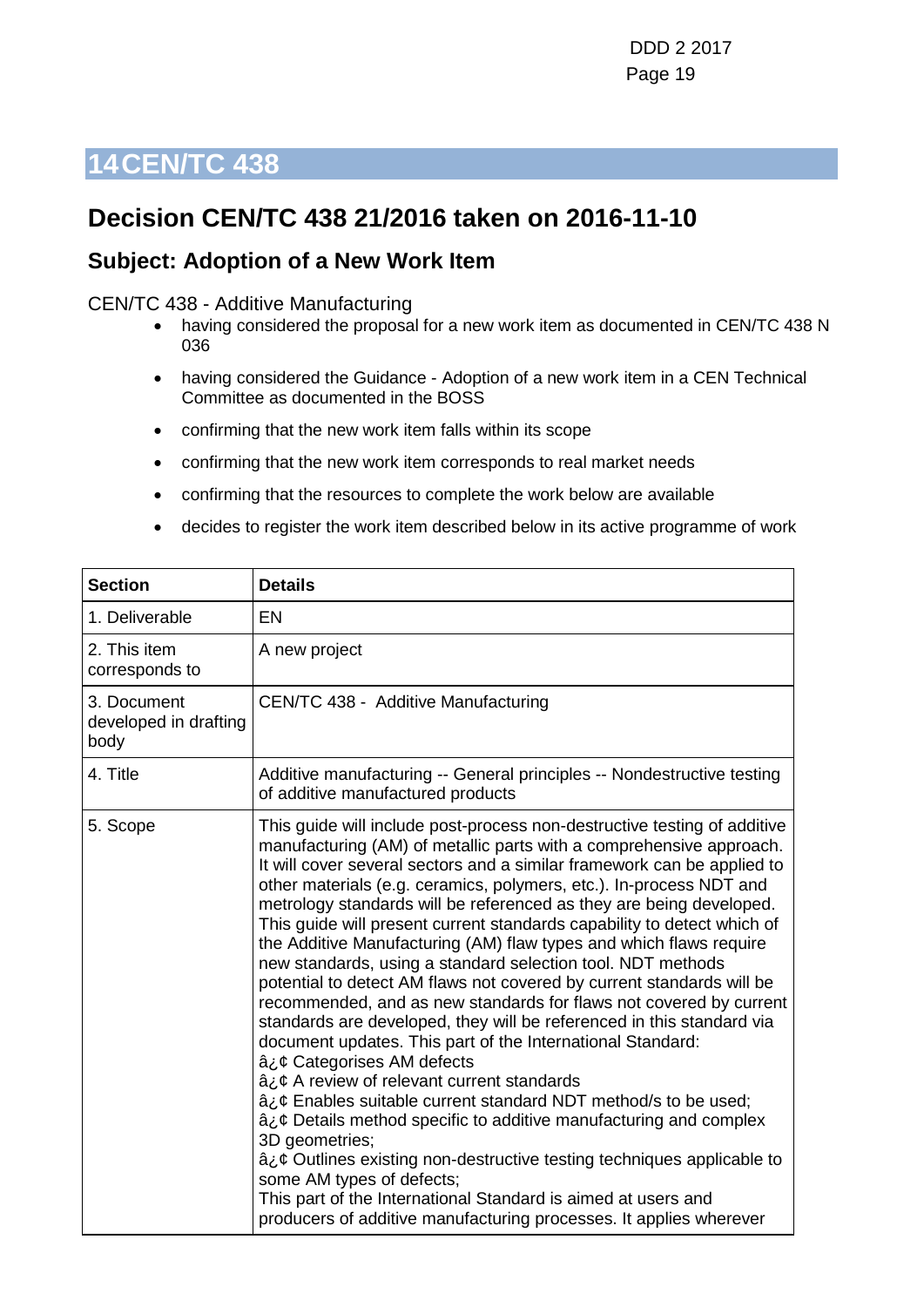### Page 20

|                                                                     | additive processes are used, and to the following fields in particular:<br>â¿¢ Safety critical applications;<br>â¿¢ Assured confidence in additive manufacturing;<br>â¿¢ Reverse engineered products manufactured by additively<br>manufactured:<br>â¿¢ Test bodies wishing to compare requested and actual<br>geometries.<br>NOTE Most metal inspection methods in NDT use ultrasound or X-<br>rays, but these techniques cannot always cope with the complicated<br>shapes typically produced by AM. In most circumstances X-ray<br>computed tomography (CT) is a more suitable method, but it also has<br>limitations and room for improvement or adaptation to AM, on top of<br>being a costly method both in time and money. |
|---------------------------------------------------------------------|-----------------------------------------------------------------------------------------------------------------------------------------------------------------------------------------------------------------------------------------------------------------------------------------------------------------------------------------------------------------------------------------------------------------------------------------------------------------------------------------------------------------------------------------------------------------------------------------------------------------------------------------------------------------------------------------------------------------------------------|
| 6. Environmental<br>aspects                                         | None of the above: Not relevant                                                                                                                                                                                                                                                                                                                                                                                                                                                                                                                                                                                                                                                                                                   |
| 7. How do you plan<br>to address these<br>environmental<br>aspects? | Other: Not relevant                                                                                                                                                                                                                                                                                                                                                                                                                                                                                                                                                                                                                                                                                                               |
| 8. Vienna<br>Agreement                                              | Yes - Parallel ISO lead<br>ISO project reference: 52905<br>ISO project ID: 71988<br>ISO TC: ISO/TC 261                                                                                                                                                                                                                                                                                                                                                                                                                                                                                                                                                                                                                            |
| 9. The project is<br>linked to                                      | No document from another organization                                                                                                                                                                                                                                                                                                                                                                                                                                                                                                                                                                                                                                                                                             |
| 10. Track                                                           | Enquiry + Formal Vote (ENQ+FV)                                                                                                                                                                                                                                                                                                                                                                                                                                                                                                                                                                                                                                                                                                    |
| 11. Related<br>mandate(s)                                           | <b>No</b>                                                                                                                                                                                                                                                                                                                                                                                                                                                                                                                                                                                                                                                                                                                         |
| 12. Related<br>directive(s)                                         | <b>No</b>                                                                                                                                                                                                                                                                                                                                                                                                                                                                                                                                                                                                                                                                                                                         |
| 13. Commitment                                                      | The following CEN members (at least five) are committed to<br>participate in the development of the project:<br><b>AENOR</b><br><b>AFNOR</b><br><b>SIS</b><br><b>DIN</b><br><b>NEN</b>                                                                                                                                                                                                                                                                                                                                                                                                                                                                                                                                            |
| 14. The decision<br>was taken by                                    | Weighted vote and simple majority<br>Percentage of positive weighted votes (min. 71% before 2017-01-01,<br>min. 65% from 2017-01-01):100<br>Number of positive votes: 10<br>Number of negative votes: 0<br>Number of abstentions: 4                                                                                                                                                                                                                                                                                                                                                                                                                                                                                               |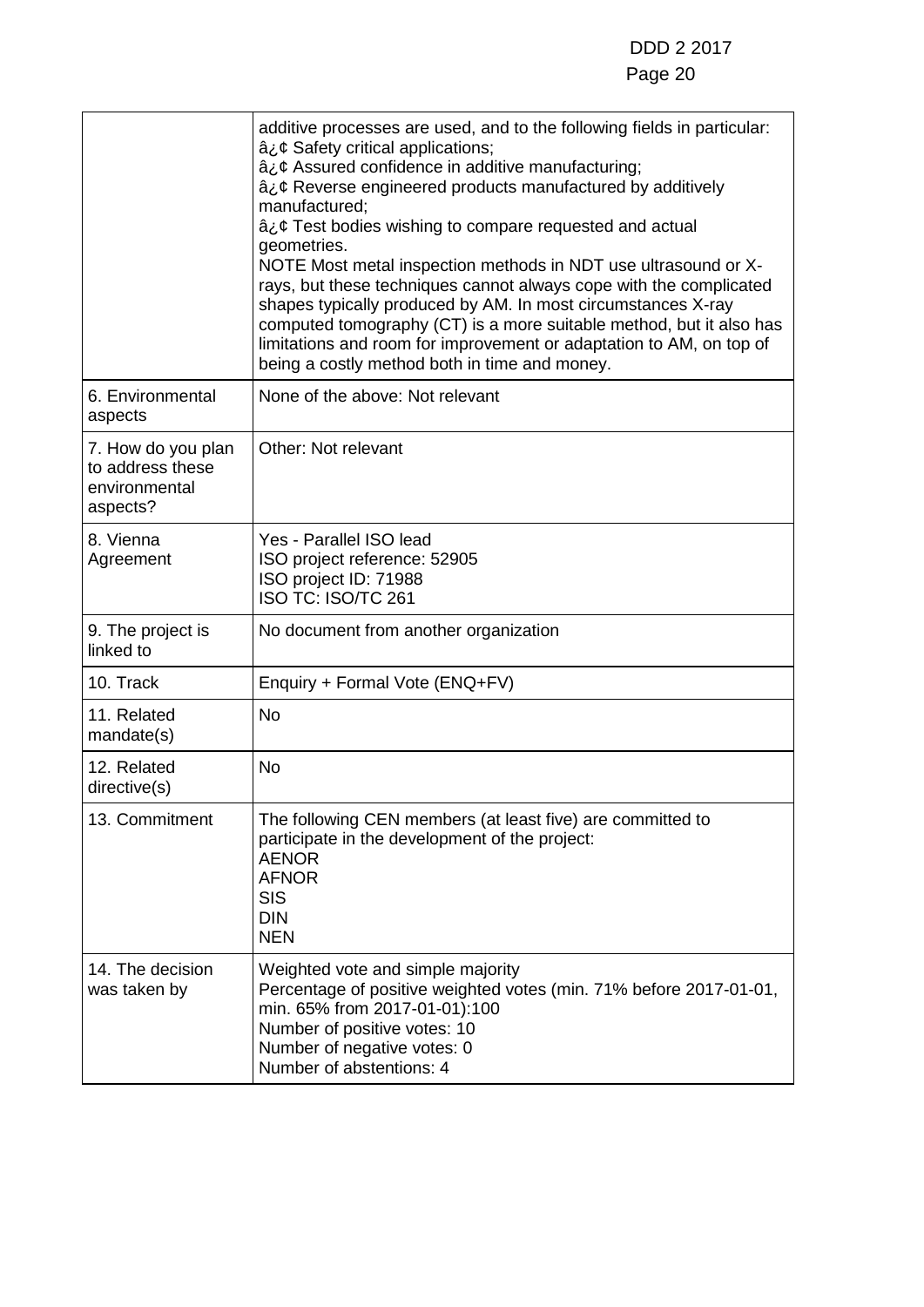DDD 2 2017 Page 21

## **DECISION 2016/22 taken by CEN/TC 438 on 2016-12-27**

### **Subject: CEN/TC 438 – Participation of KRAKEN project as Liaison Organization**

The CEN/TC 438 Additive Manufacturing,

- considering the CEN/CENELEC Internal Regulations Part 2, subclause 4.3.2, which lays down the conditions for external liaisons;
- considering that the conditions laid down in CEN-CENELEC Guide 25 "The concept of partnership with European organizations and other stakeholders" are fulfilled;
- agrees to the participation of the European project KRAKEN in CEN/TC 438 ;
- requests the CEN-CENELEC Management Centre to inform European project KRAKEN accordingly of this decision.

The decision was taken by *unanimity*

## <span id="page-20-0"></span>**15CEN/TC 442**

### **Decision CEN/TC 442 78/2016 taken on 2016-12-08**

### **Subject: Adoption of a Preliminary Work Item**

CEN/TC 442 - Building Information Modelling (BIM)

- having considered the proposal for a new work item as documented in CEN/TC 442 N 130
- having considered the Guidance Adoption of a new work item in a CEN Technical Committee as documented in the BOSS
- confirming that the new work item falls within its scope
- confirming that the new work item corresponds to real market needs
- confirming that the resources to complete the work below are available
- decides to register the work item described below in its active programme of work

| <b>Section</b>                               | Details                                                           |
|----------------------------------------------|-------------------------------------------------------------------|
| 1. Deliverable                               | EN                                                                |
| 2. This item<br>corresponds to               | A new project                                                     |
| 3. Document<br>developed in drafting<br>body | CEN/TC 442/WG 2 - Exchange information                            |
| 4. Title                                     | Building Information Modeling - Levels of Definitions (LOD) -     |
| 5. Scope                                     | This document specifies the methodology to describe the Levels of |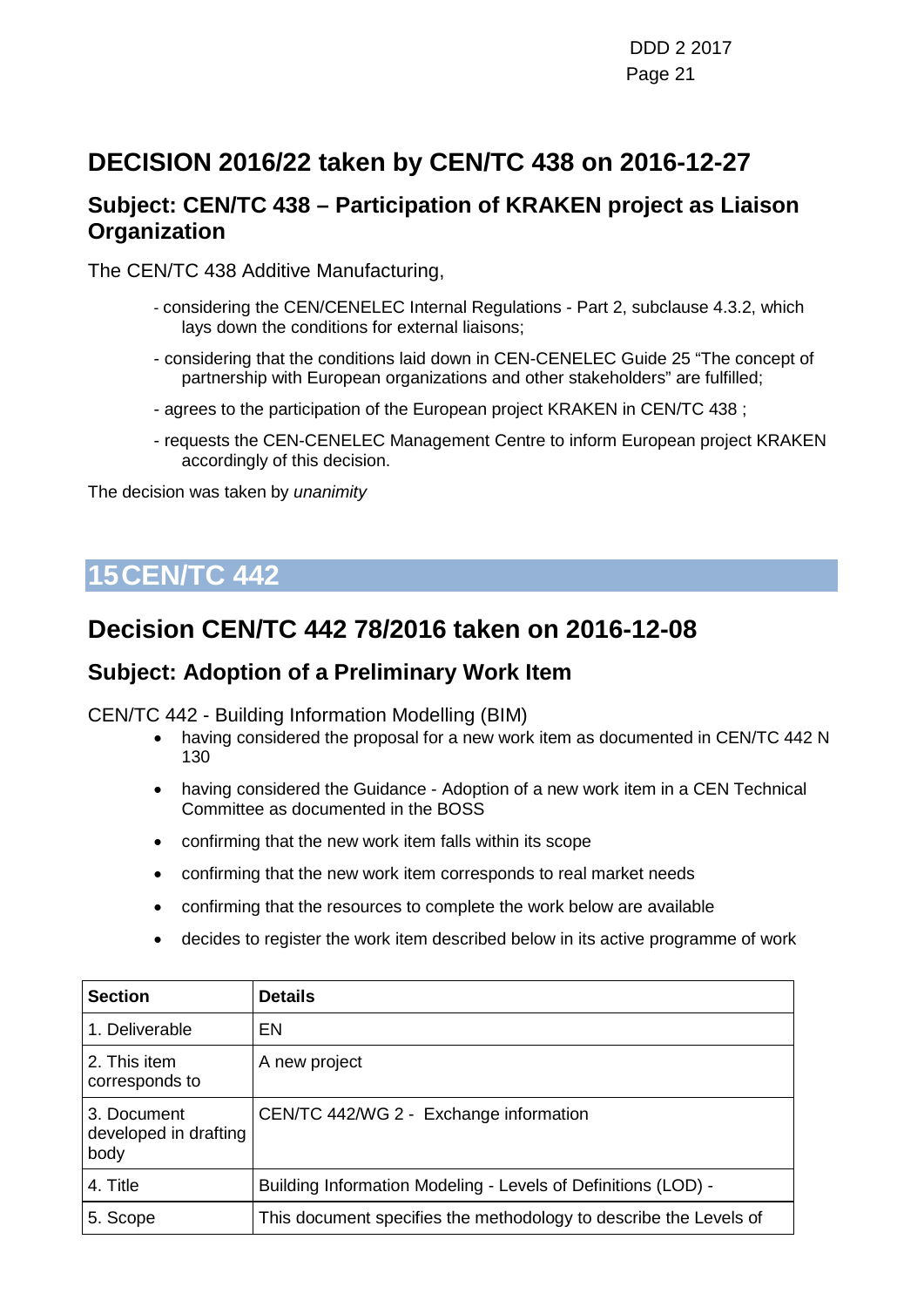|                                                                                          | Definitions of BIM deliveries throughout the life-cycle of the built<br>asset. Such definitions are important to define the required amount of<br>information (geometrically and alpha-numerically) that has to be<br>provides by a BIM delivery to be mature enough for its anticipated<br>use. Often such definitions are part of BIM Guidelines or Contract<br>amendments and there is a need that they are defined in a common<br>and comparable way to allow BIM services to be procured and offered<br>on a European scale.<br>The work item unambiguously defines the terms used within the<br>methodology with a focus on Level of Definition (LOD), Level of<br>Geometry (LOG) and Level of Information (LOI) to describe the state<br>of definition of Model Elements (ME) in Building Information Models<br>(BIM).<br>It establishes a common way to label the different levels, here in<br>particular the Levels of Geometry and Levels of Information,<br>according to a naming scheme, such as numeric as 1â. b. 5, or<br>100 $a_{\lambda}$ , 500, or alphanumeric, such as A $a_{\lambda}$ , E, or by a combination of<br>both.<br>It provides a guidance on how the different Levels of Definition relate<br>to the life cycle phases of built assets and in particular how the Level<br>of Information relate to the different BIM usages. A clarification is<br>made that LOD's relate to Model Elements and not complete Building<br><b>Information Models.</b><br>This document will also clarify how far a common European definition<br>can be agreed upon and when further detailing has to occur within<br>each member state. The latter may relate to the existing and establish<br>national classification systems and plan of works. |
|------------------------------------------------------------------------------------------|-----------------------------------------------------------------------------------------------------------------------------------------------------------------------------------------------------------------------------------------------------------------------------------------------------------------------------------------------------------------------------------------------------------------------------------------------------------------------------------------------------------------------------------------------------------------------------------------------------------------------------------------------------------------------------------------------------------------------------------------------------------------------------------------------------------------------------------------------------------------------------------------------------------------------------------------------------------------------------------------------------------------------------------------------------------------------------------------------------------------------------------------------------------------------------------------------------------------------------------------------------------------------------------------------------------------------------------------------------------------------------------------------------------------------------------------------------------------------------------------------------------------------------------------------------------------------------------------------------------------------------------------------------------------------------------------------------------------------------------------------------------------|
| 6. Environmental<br>aspects -<br><b>OPTIONAL</b>                                         |                                                                                                                                                                                                                                                                                                                                                                                                                                                                                                                                                                                                                                                                                                                                                                                                                                                                                                                                                                                                                                                                                                                                                                                                                                                                                                                                                                                                                                                                                                                                                                                                                                                                                                                                                                 |
| 7. How do you plan<br>to address these<br>environmental<br>aspects? -<br><b>OPTIONAL</b> |                                                                                                                                                                                                                                                                                                                                                                                                                                                                                                                                                                                                                                                                                                                                                                                                                                                                                                                                                                                                                                                                                                                                                                                                                                                                                                                                                                                                                                                                                                                                                                                                                                                                                                                                                                 |
| 8. Track                                                                                 | Enquiry + Formal Vote (ENQ+FV)                                                                                                                                                                                                                                                                                                                                                                                                                                                                                                                                                                                                                                                                                                                                                                                                                                                                                                                                                                                                                                                                                                                                                                                                                                                                                                                                                                                                                                                                                                                                                                                                                                                                                                                                  |
| 9. Related<br>mandate(s)                                                                 | <b>No</b>                                                                                                                                                                                                                                                                                                                                                                                                                                                                                                                                                                                                                                                                                                                                                                                                                                                                                                                                                                                                                                                                                                                                                                                                                                                                                                                                                                                                                                                                                                                                                                                                                                                                                                                                                       |
| 10. Related<br>directive(s)                                                              | <b>No</b>                                                                                                                                                                                                                                                                                                                                                                                                                                                                                                                                                                                                                                                                                                                                                                                                                                                                                                                                                                                                                                                                                                                                                                                                                                                                                                                                                                                                                                                                                                                                                                                                                                                                                                                                                       |
| 11. The decision<br>was taken by                                                         | Simple majority<br>Number of positive votes: 16<br>Number of negative votes: 0<br>Number of abstentions: 2                                                                                                                                                                                                                                                                                                                                                                                                                                                                                                                                                                                                                                                                                                                                                                                                                                                                                                                                                                                                                                                                                                                                                                                                                                                                                                                                                                                                                                                                                                                                                                                                                                                      |

## **Decision CEN/TC 442 79/2016 taken on 2016-12-08**

### **Subject: Adoption of a Preliminary Work Item**

CEN/TC 442 - Building Information Modelling (BIM)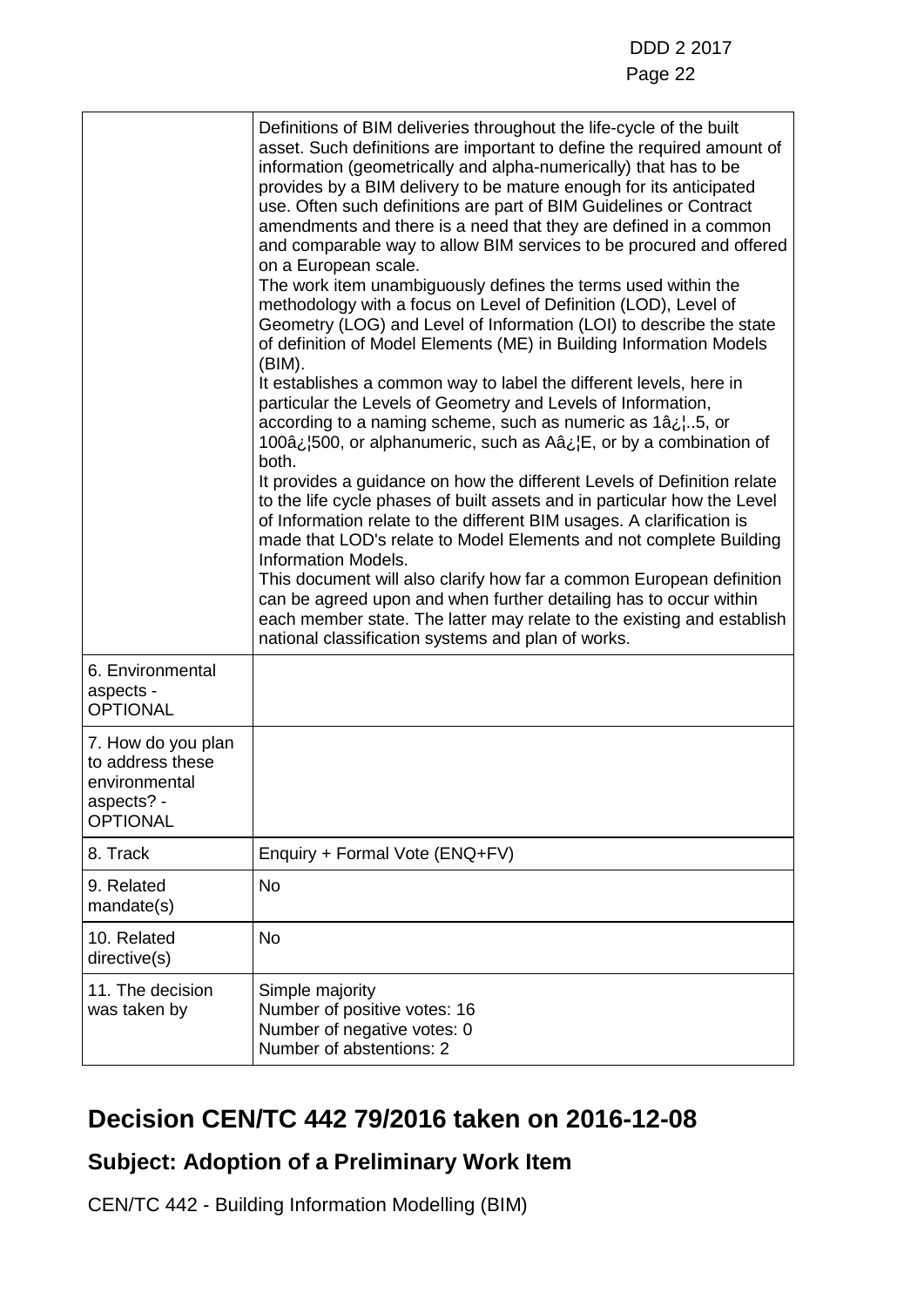#### Page 23

- having considered the proposal for a new work item as documented in CEN/TC 442 N 127
- having considered the Guidance Adoption of a new work item in a CEN Technical Committee as documented in the BOSS
- confirming that the new work item falls within its scope
- confirming that the new work item corresponds to real market needs
- confirming that the resources to complete the work below are available
- decides to register the work item described below in its active programme of work

| <b>Section</b>                                                                           | <b>Details</b>                                                                                                                                                                                                                                                                                                                                                            |
|------------------------------------------------------------------------------------------|---------------------------------------------------------------------------------------------------------------------------------------------------------------------------------------------------------------------------------------------------------------------------------------------------------------------------------------------------------------------------|
| 1. Deliverable                                                                           | <b>EN</b>                                                                                                                                                                                                                                                                                                                                                                 |
| 2. This item<br>corresponds to                                                           | A new project                                                                                                                                                                                                                                                                                                                                                             |
| 3. Document<br>developed in drafting<br>body                                             | CEN/TC 442/WG 4 - Support Data Dictionaries                                                                                                                                                                                                                                                                                                                               |
| 4. Title                                                                                 | Building information modelling and other digital processes used in<br>Construction â ¿¿ Methodology to describe, author and maintain<br>properties in interconnected dictionaries                                                                                                                                                                                         |
| 5. Scope                                                                                 | This European standard establishes the rules for defining properties<br>used in construction and a methodology for authoring and maintaining<br>them, for a confident and seamless digital share between<br>stakeholders.<br>Regarding definition of properties, it provides:<br>rules of definitions of properties<br>â¿¢<br>definition of propertyâ¿s attributes<br>â¿¢ |
|                                                                                          | Regarding authoring and maintaining process, it provides:<br>definition of requestation attributes<br>â¿¢<br>definition and role of experts;<br>â¿¢<br>a governance model through the establishment of steering<br>â¿¢<br>committee;<br>â¿¢<br>management rules to interconnect dictionaries through<br>properties mapping process.                                       |
| 6. Environmental<br>aspects -<br><b>OPTIONAL</b>                                         |                                                                                                                                                                                                                                                                                                                                                                           |
| 7. How do you plan<br>to address these<br>environmental<br>aspects? -<br><b>OPTIONAL</b> |                                                                                                                                                                                                                                                                                                                                                                           |
| 8. Track                                                                                 | Enquiry + Formal Vote (ENQ+FV)                                                                                                                                                                                                                                                                                                                                            |
| 9. Related<br>mandate(s)                                                                 | No                                                                                                                                                                                                                                                                                                                                                                        |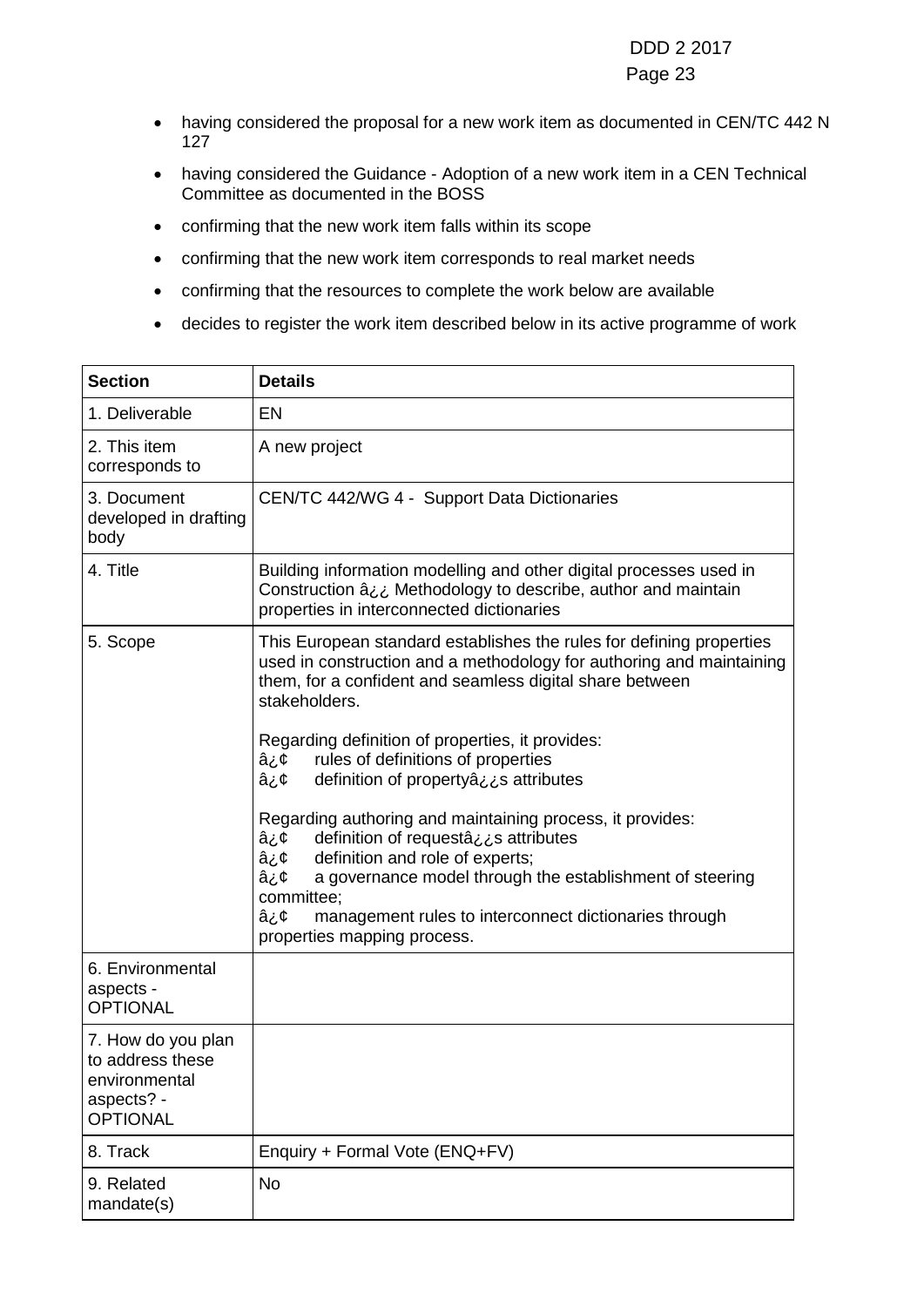| 10. Related<br>directive(s)      | No.                                                                                                        |
|----------------------------------|------------------------------------------------------------------------------------------------------------|
| 11. The decision<br>was taken by | Simple majority<br>Number of positive votes: 17<br>Number of negative votes: 0<br>Number of abstentions: 1 |

## **Decision CEN/TC 442 80/2016 taken on 2016-12-08**

### **Subject: Adoption of a Preliminary Work Item**

CEN/TC 442 - Building Information Modelling (BIM)

- having considered the proposal for a new work item as documented in CEN/TC 442 N 128
- having considered the Guidance Adoption of a new work item in a CEN Technical Committee as documented in the BOSS
- confirming that the new work item falls within its scope
- confirming that the new work item corresponds to real market needs
- confirming that the resources to complete the work below are available
- decides to register the work item described below in its active programme of work

| <b>Section</b>                               | <b>Details</b>                                                                                                                                                                                                                                                                                                                                                                                                                                                                                                                                                                                                                                                                                                                                                                                                                                                                                                                                                                                    |
|----------------------------------------------|---------------------------------------------------------------------------------------------------------------------------------------------------------------------------------------------------------------------------------------------------------------------------------------------------------------------------------------------------------------------------------------------------------------------------------------------------------------------------------------------------------------------------------------------------------------------------------------------------------------------------------------------------------------------------------------------------------------------------------------------------------------------------------------------------------------------------------------------------------------------------------------------------------------------------------------------------------------------------------------------------|
| 1. Deliverable                               | EN                                                                                                                                                                                                                                                                                                                                                                                                                                                                                                                                                                                                                                                                                                                                                                                                                                                                                                                                                                                                |
| 2. This item<br>corresponds to               | A new project                                                                                                                                                                                                                                                                                                                                                                                                                                                                                                                                                                                                                                                                                                                                                                                                                                                                                                                                                                                     |
| 3. Document<br>developed in drafting<br>body | CEN/TC 442/WG 4 - Support Data Dictionaries                                                                                                                                                                                                                                                                                                                                                                                                                                                                                                                                                                                                                                                                                                                                                                                                                                                                                                                                                       |
| 4. Title                                     | Product data templates based on CEN/CENELEC standards in an<br>open European data dictionary<br>Part 1: General structure of a product data template and how to relate<br>it to Industry Foundation Classes (IFC)                                                                                                                                                                                                                                                                                                                                                                                                                                                                                                                                                                                                                                                                                                                                                                                 |
| 5. Scope                                     | This document is part of a series of European standards, and<br>describes the general structure for product data templates. Specific<br>rules for how to create digital data templates for areas like e.g.<br>Construction Products Regulation, Low Voltage Directive, Machinery<br>Directive, Eurocodes and Environmental Product Declarations, will be<br>given through other standards from this standard series.<br>This standard consists of the specification of a taxonomy model that<br>provides a methodology for defining concepts, grouping concepts,<br>and defining relationships between concepts. Concepts defined in this<br>standard are representing documents, product types/systems,<br>properties and property sets, measures, units and values, with<br>relationships between the concepts, to provide the formal definition of<br>the product type/system as well as its typical behaviour. This structure<br>of concepts and relationships forms a product data template. |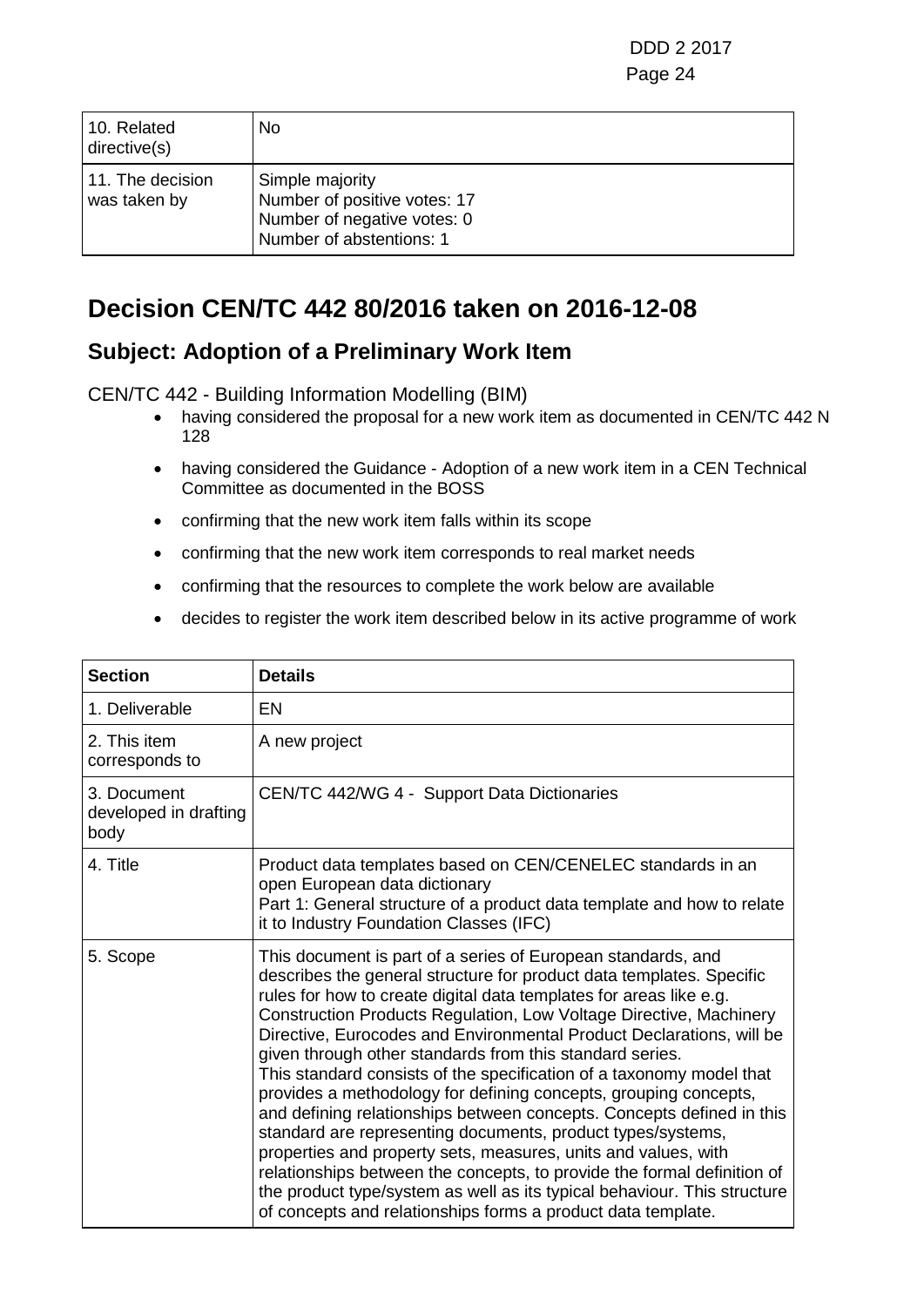|                                                                                          | This standard describes how product data templates shall be related<br>to a Building Information Model based on EN/ISO 16739 - Industry<br>Foundation Classes (IFC) for data sharing in the construction and<br>facility management industries, by describing the general rule for<br>relating subject and property to IFC |
|------------------------------------------------------------------------------------------|----------------------------------------------------------------------------------------------------------------------------------------------------------------------------------------------------------------------------------------------------------------------------------------------------------------------------|
| 6. Environmental<br>aspects -<br><b>OPTIONAL</b>                                         |                                                                                                                                                                                                                                                                                                                            |
| 7. How do you plan<br>to address these<br>environmental<br>aspects? -<br><b>OPTIONAL</b> |                                                                                                                                                                                                                                                                                                                            |
| 8. Track                                                                                 | Enquiry + Formal Vote (ENQ+FV)                                                                                                                                                                                                                                                                                             |
| 9. Related<br>mandate(s)                                                                 | <b>No</b>                                                                                                                                                                                                                                                                                                                  |
| 10. Related<br>directive(s)                                                              | Yes<br>Directive reference   For citation in Official journal<br>305/2011   No                                                                                                                                                                                                                                             |
| 11. The decision<br>was taken by                                                         | Simple majority<br>Number of positive votes: 16<br>Number of negative votes: 0<br>Number of abstentions: 1                                                                                                                                                                                                                 |

## **Decision CEN/TC 442 81/2016 taken on 2016-12-08**

### **Subject: Adoption of a Preliminary Work Item**

CEN/TC 442 - Building Information Modelling (BIM)

- having considered the proposal for a new work item as documented in CEN/TC 442 N 129
- having considered the Guidance Adoption of a new work item in a CEN Technical Committee as documented in the BOSS
- confirming that the new work item falls within its scope
- confirming that the new work item corresponds to real market needs
- confirming that the resources to complete the work below are available
- decides to register the work item described below in its active programme of work

| <b>Section</b>                       | <b>Details</b>                              |
|--------------------------------------|---------------------------------------------|
| 1. Deliverable                       | EN.                                         |
| 2. This item<br>corresponds to       | A new project                               |
| 3. Document<br>developed in drafting | CEN/TC 442/WG 4 - Support Data Dictionaries |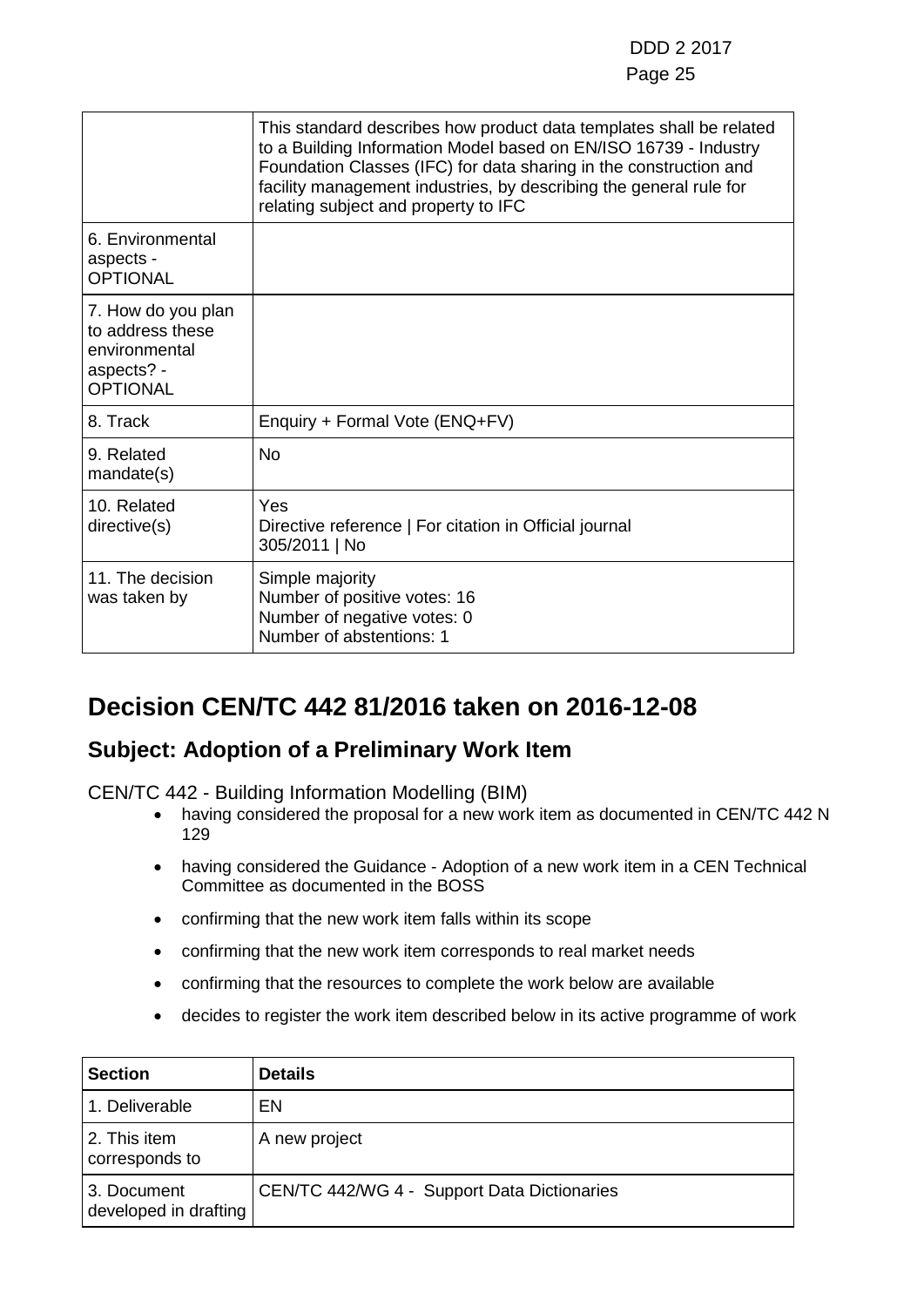| body                                                                                     |                                                                                                                                                                                                                                                                                                                                                                                                                                                                                                                                                                                                                                                                                                                                                                                                                                                                                                                                                                                                                                                                                                                                                                                                                                                                                                                                                                                                                                                                                                                                                                               |
|------------------------------------------------------------------------------------------|-------------------------------------------------------------------------------------------------------------------------------------------------------------------------------------------------------------------------------------------------------------------------------------------------------------------------------------------------------------------------------------------------------------------------------------------------------------------------------------------------------------------------------------------------------------------------------------------------------------------------------------------------------------------------------------------------------------------------------------------------------------------------------------------------------------------------------------------------------------------------------------------------------------------------------------------------------------------------------------------------------------------------------------------------------------------------------------------------------------------------------------------------------------------------------------------------------------------------------------------------------------------------------------------------------------------------------------------------------------------------------------------------------------------------------------------------------------------------------------------------------------------------------------------------------------------------------|
| 4. Title                                                                                 | Product data templates based on CEN/CENELEC standards in an<br>open European Data Dictionary<br>Part 2: Framework for product data templates based on harmonised<br>technical specifications under the Construction Products Regulation<br>(CPR), and how to relate the product data templates to Industry<br><b>Foundation Classes (IFC)</b>                                                                                                                                                                                                                                                                                                                                                                                                                                                                                                                                                                                                                                                                                                                                                                                                                                                                                                                                                                                                                                                                                                                                                                                                                                 |
| 5. Scope                                                                                 | This European standard provides a common method for creating<br>product data templates for products and systems that are covered by<br>harmonised technical specifications under the Construction Products<br>Regulation (CPR). The common methodology defines how product<br>data templates shall be created based on harmonised standards and<br>European Assessment Documents, using the common European<br>technical language established in the harmonised technical<br>specifications, and in normative references. This standard covers the<br>use of properties from clauses who meet the essential characteristics,<br>and properties from clauses that are not covered by essential<br>characteristics.<br>A product data template based on this standard shall consist of the<br>following concepts from the harmonised technical specifications:<br>Reference code and name of the harmonised technical specification,<br>the generic product type/system covered by the harmonised technical<br>specification, essential characteristics, properties from clauses, test<br>methods, units, and values.<br>This standard does not cover creation of product data template for<br>specific products and systems.<br>This standard describes how product data templates shall be related<br>to a Building Information Model based on EN/ISO 16739 - Industry<br>Foundation Classes (IFC) for data sharing in the construction and<br>facility management industries, by describing the general rule for<br>relating generic product type/system and property to IFC |
| 6. Environmental<br>aspects -<br><b>OPTIONAL</b>                                         |                                                                                                                                                                                                                                                                                                                                                                                                                                                                                                                                                                                                                                                                                                                                                                                                                                                                                                                                                                                                                                                                                                                                                                                                                                                                                                                                                                                                                                                                                                                                                                               |
| 7. How do you plan<br>to address these<br>environmental<br>aspects? -<br><b>OPTIONAL</b> |                                                                                                                                                                                                                                                                                                                                                                                                                                                                                                                                                                                                                                                                                                                                                                                                                                                                                                                                                                                                                                                                                                                                                                                                                                                                                                                                                                                                                                                                                                                                                                               |
| 8. Track                                                                                 | Enquiry + Formal Vote (ENQ+FV)                                                                                                                                                                                                                                                                                                                                                                                                                                                                                                                                                                                                                                                                                                                                                                                                                                                                                                                                                                                                                                                                                                                                                                                                                                                                                                                                                                                                                                                                                                                                                |
| 9. Related<br>mandate(s)                                                                 | <b>No</b>                                                                                                                                                                                                                                                                                                                                                                                                                                                                                                                                                                                                                                                                                                                                                                                                                                                                                                                                                                                                                                                                                                                                                                                                                                                                                                                                                                                                                                                                                                                                                                     |
| 10. Related<br>directive(s)                                                              | Yes<br>Directive reference   For citation in Official journal<br>305/2011   No                                                                                                                                                                                                                                                                                                                                                                                                                                                                                                                                                                                                                                                                                                                                                                                                                                                                                                                                                                                                                                                                                                                                                                                                                                                                                                                                                                                                                                                                                                |
| 11. The decision<br>was taken by                                                         | Simple majority<br>Number of positive votes: 16<br>Number of negative votes: 0<br>Number of abstentions: 1                                                                                                                                                                                                                                                                                                                                                                                                                                                                                                                                                                                                                                                                                                                                                                                                                                                                                                                                                                                                                                                                                                                                                                                                                                                                                                                                                                                                                                                                    |